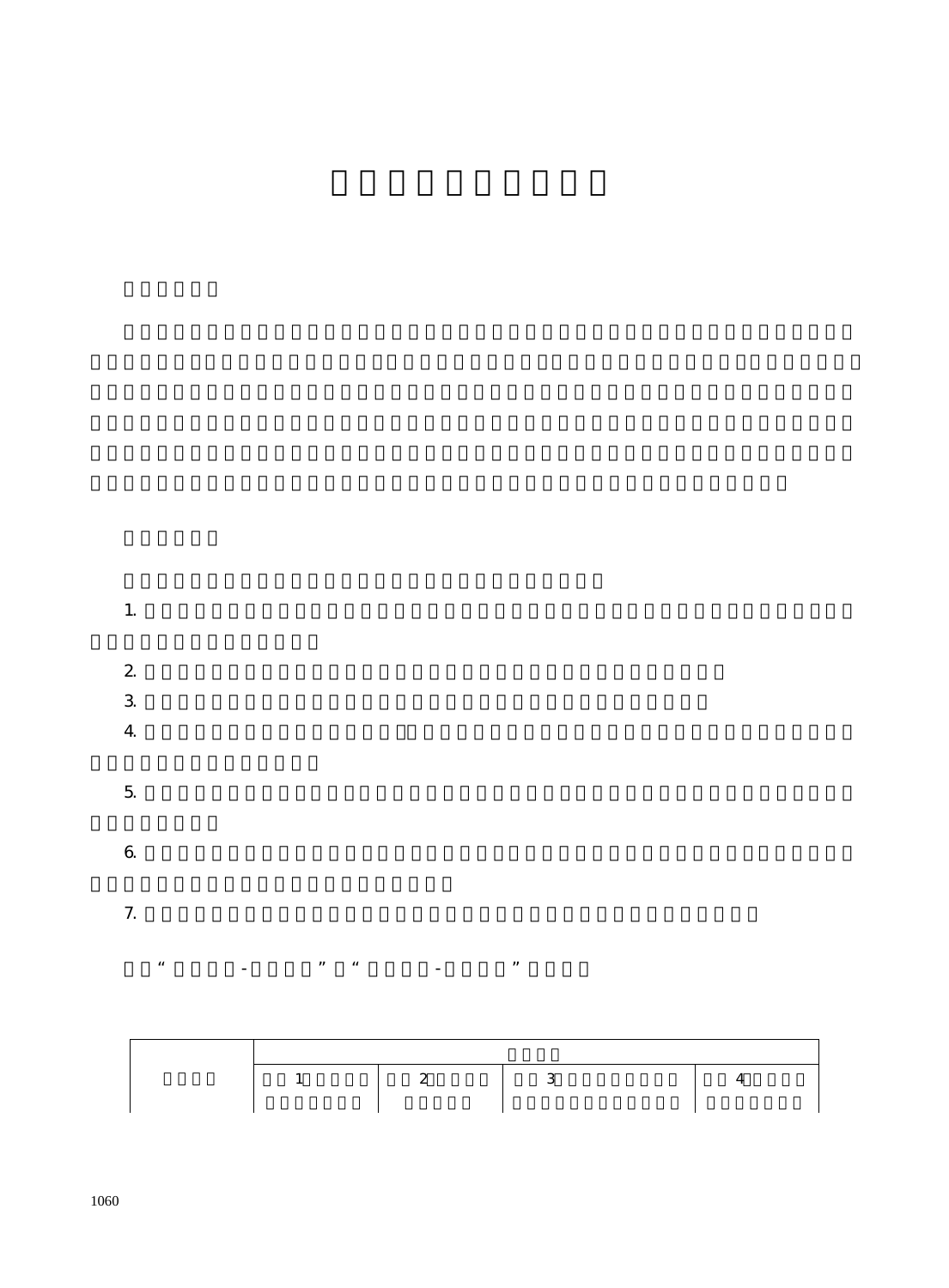|  | $\sqrt{2}$ |  |
|--|------------|--|
|  |            |  |
|  |            |  |
|  |            |  |
|  |            |  |
|  |            |  |

 $\frac{1}{\sqrt{2}}$  and  $\frac{1}{\sqrt{2}}$  and  $\frac{1}{\sqrt{2}}$  and  $\frac{1}{\sqrt{2}}$  and  $\frac{1}{\sqrt{2}}$  and  $\frac{1}{\sqrt{2}}$  and  $\frac{1}{\sqrt{2}}$  and  $\frac{1}{\sqrt{2}}$  and  $\frac{1}{\sqrt{2}}$  and  $\frac{1}{\sqrt{2}}$  and  $\frac{1}{\sqrt{2}}$  and  $\frac{1}{\sqrt{2}}$  and  $\frac{1}{\sqrt{2}}$  and

 $H$ , M  $L$ 

|  |             | $\mathbf{1}$              | $\overline{2}$            | $\mathfrak{Z}$ | $\overline{4}$                                                                                             | $\mathbf 5$                                                                                                | $\boldsymbol{6}$                                                                                           | $\overline{7}$                                                                                             |
|--|-------------|---------------------------|---------------------------|----------------|------------------------------------------------------------------------------------------------------------|------------------------------------------------------------------------------------------------------------|------------------------------------------------------------------------------------------------------------|------------------------------------------------------------------------------------------------------------|
|  |             | $\boldsymbol{\mathsf{H}}$ |                           |                |                                                                                                            |                                                                                                            |                                                                                                            | $\mathsf{M}% _{T}=\mathsf{M}_{T}\!\left( a,b\right) ,\ \mathsf{M}_{T}=\mathsf{M}_{T}\!\left( a,b\right) ,$ |
|  |             | $\boldsymbol{\mathsf{H}}$ |                           |                |                                                                                                            |                                                                                                            |                                                                                                            | $\mathsf{M}% _{T}=\mathsf{M}_{T}\!\left( a,b\right) ,\ \mathsf{M}_{T}=\mathsf{M}_{T}\!\left( a,b\right) ,$ |
|  |             | $\boldsymbol{\mathsf{H}}$ |                           |                |                                                                                                            |                                                                                                            |                                                                                                            | $\mathsf L$                                                                                                |
|  |             | $\boldsymbol{\mathsf{H}}$ |                           |                |                                                                                                            |                                                                                                            | $\mathsf{M}% _{T}=\mathsf{M}_{T}\!\left( a,b\right) ,\ \mathsf{M}_{T}=\mathsf{M}_{T}\!\left( a,b\right) ,$ | $\mathsf{M}% _{T}=\mathsf{M}_{T}\!\left( a,b\right) ,\ \mathsf{M}_{T}=\mathsf{M}_{T}\!\left( a,b\right) ,$ |
|  |             | $\boldsymbol{\mathsf{H}}$ |                           |                |                                                                                                            |                                                                                                            | ${\sf M}$                                                                                                  | $\mathsf{M}% _{T}=\mathsf{M}_{T}\!\left( a,b\right) ,\ \mathsf{M}_{T}=\mathsf{M}_{T}\!\left( a,b\right) ,$ |
|  |             | $\boldsymbol{\mathsf{H}}$ |                           |                | $\mathsf{M}% _{T}=\mathsf{M}_{T}\!\left( a,b\right) ,\ \mathsf{M}_{T}=\mathsf{M}_{T}\!\left( a,b\right) ,$ |                                                                                                            |                                                                                                            |                                                                                                            |
|  |             | $\boldsymbol{\mathsf{H}}$ |                           |                | $\mathsf{M}% _{T}=\mathsf{M}_{T}\!\left( a,b\right) ,\ \mathsf{M}_{T}=\mathsf{M}_{T}\!\left( a,b\right) ,$ |                                                                                                            |                                                                                                            |                                                                                                            |
|  |             | $\boldsymbol{\mathsf{H}}$ |                           |                | $\mathsf{M}% _{T}=\mathsf{M}_{T}\!\left( a,b\right) ,\ \mathsf{M}_{T}=\mathsf{M}_{T}\!\left( a,b\right) ,$ |                                                                                                            |                                                                                                            |                                                                                                            |
|  |             | $\boldsymbol{\mathsf{H}}$ |                           |                |                                                                                                            |                                                                                                            |                                                                                                            | $\mathsf L$                                                                                                |
|  |             | $\boldsymbol{\mathsf{H}}$ |                           |                |                                                                                                            |                                                                                                            |                                                                                                            | $\mathsf L$                                                                                                |
|  |             |                           |                           |                |                                                                                                            | ${\sf M}$                                                                                                  | $\boldsymbol{\mathsf{H}}$                                                                                  | $\mathsf L$                                                                                                |
|  |             |                           |                           |                |                                                                                                            | ${\sf M}$                                                                                                  | $\boldsymbol{\mathsf{H}}$                                                                                  | $\mathsf L$                                                                                                |
|  |             |                           |                           |                |                                                                                                            | $\mathsf H$                                                                                                | $\mathsf{M}% _{T}=\mathsf{M}_{T}\!\left( a,b\right) ,\ \mathsf{M}_{T}=\mathsf{M}_{T}\!\left( a,b\right) ,$ | $\mathsf L$                                                                                                |
|  |             | $\boldsymbol{\mathsf{H}}$ |                           |                |                                                                                                            |                                                                                                            |                                                                                                            | $\mathsf L$                                                                                                |
|  |             | $\boldsymbol{\mathsf{H}}$ |                           |                |                                                                                                            |                                                                                                            |                                                                                                            | $\mathsf L$                                                                                                |
|  |             | $\boldsymbol{\mathsf{H}}$ |                           |                |                                                                                                            |                                                                                                            |                                                                                                            | $\mathsf{M}% _{T}=\mathsf{M}_{T}\!\left( a,b\right) ,\ \mathsf{M}_{T}=\mathsf{M}_{T}\!\left( a,b\right) ,$ |
|  |             |                           | $\boldsymbol{\mathsf{H}}$ |                |                                                                                                            | ${\sf M}$                                                                                                  |                                                                                                            |                                                                                                            |
|  |             | $\boldsymbol{\mathsf{H}}$ |                           |                |                                                                                                            |                                                                                                            |                                                                                                            | $\mathsf{M}% _{T}=\mathsf{M}_{T}\!\left( a,b\right) ,\ \mathsf{M}_{T}=\mathsf{M}_{T}\!\left( a,b\right) ,$ |
|  |             | $\boldsymbol{\mathsf{H}}$ |                           |                |                                                                                                            |                                                                                                            |                                                                                                            | $\mathsf{M}% _{T}=\mathsf{M}_{T}\!\left( a,b\right) ,\ \mathsf{M}_{T}=\mathsf{M}_{T}\!\left( a,b\right) ,$ |
|  |             |                           | $\boldsymbol{\mathsf{H}}$ |                |                                                                                                            |                                                                                                            |                                                                                                            | ${\sf M}$                                                                                                  |
|  |             | $\boldsymbol{\mathsf{H}}$ |                           |                | $\mathsf L$                                                                                                | $\mathsf{M}% _{T}=\mathsf{M}_{T}\!\left( a,b\right) ,\ \mathsf{M}_{T}=\mathsf{M}_{T}\!\left( a,b\right) ,$ |                                                                                                            |                                                                                                            |
|  | $\mathsf A$ |                           | $\boldsymbol{\mathsf{H}}$ |                |                                                                                                            | $\mathsf{M}% _{T}=\mathsf{M}_{T}\!\left( a,b\right) ,\ \mathsf{M}_{T}=\mathsf{M}_{T}\!\left( a,b\right) ,$ |                                                                                                            |                                                                                                            |
|  |             |                           | $\boldsymbol{\mathsf{H}}$ |                |                                                                                                            | ${\sf M}$                                                                                                  |                                                                                                            |                                                                                                            |
|  | $\sf B$     |                           | $\boldsymbol{\mathsf{H}}$ |                |                                                                                                            | $\mathsf{M}% _{T}=\mathsf{M}_{T}\!\left( a,b\right) ,\ \mathsf{M}_{T}=\mathsf{M}_{T}\!\left( a,b\right) ,$ |                                                                                                            |                                                                                                            |
|  | $\sf B$     |                           | ${\sf M}$                 |                | $\boldsymbol{\mathsf{H}}$                                                                                  | ${\sf M}$                                                                                                  |                                                                                                            |                                                                                                            |
|  |             |                           | $\boldsymbol{\mathsf{H}}$ |                |                                                                                                            | $\mathsf{M}% _{T}=\mathsf{M}_{T}\!\left( a,b\right) ,\ \mathsf{M}_{T}=\mathsf{M}_{T}\!\left( a,b\right) ,$ |                                                                                                            |                                                                                                            |
|  |             |                           | ${\sf M}$                 |                | $\boldsymbol{\mathsf{H}}$                                                                                  | $\mathsf{M}% _{T}=\mathsf{M}_{T}\!\left( a,b\right) ,\ \mathsf{M}_{T}=\mathsf{M}_{T}\!\left( a,b\right) ,$ |                                                                                                            |                                                                                                            |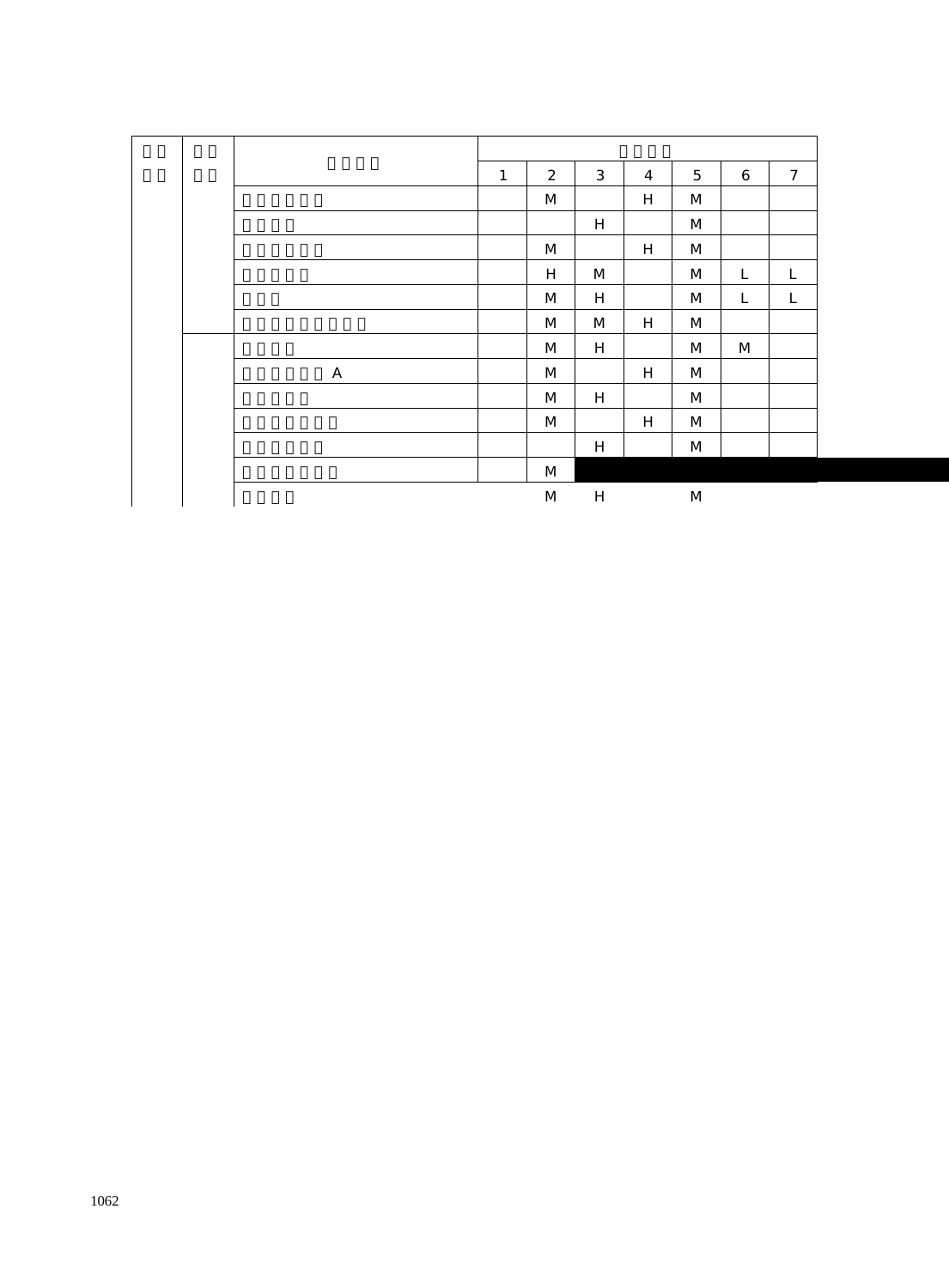|  | 1 | 2 | 3 | 4 | 5 | 6 |   |
|--|---|---|---|---|---|---|---|
|  |   |   |   |   | M | H | M |
|  |   | M | H | H | M | M | M |
|  |   | M | H | M | M |   |   |
|  |   |   | H | M | M | M |   |
|  |   |   | H |   | M | M |   |
|  | M | M | H | H | H | M | M |
|  | M | M | Н | H | H | M | M |

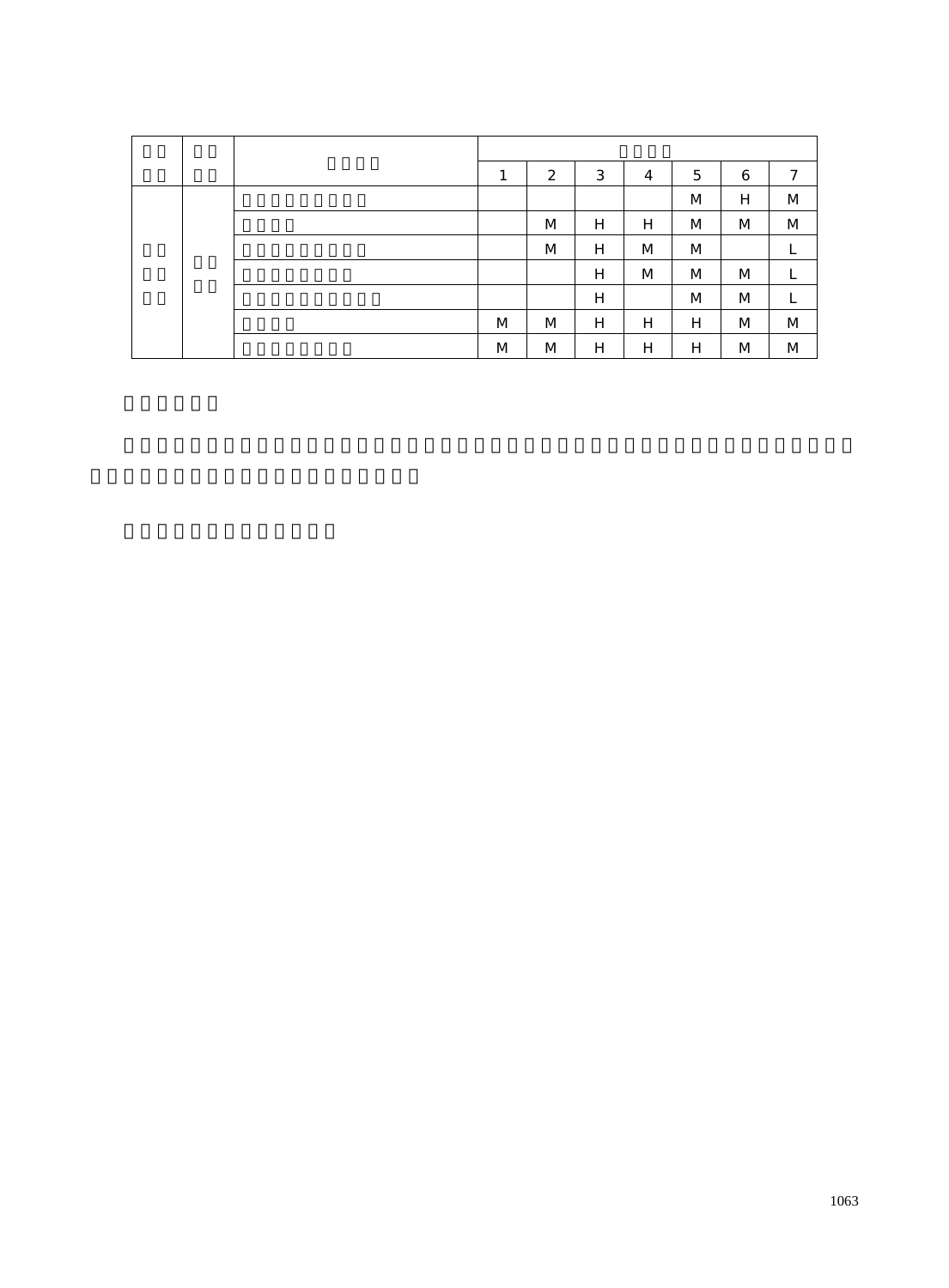|      |  | 38.5           | 32  | 6.5 |                |              |
|------|--|----------------|-----|-----|----------------|--------------|
| 75   |  | 36             | 27  | 9   |                | 74.5 (46.9%) |
| 165  |  | 17             | 17  |     |                | 17(10.7%)    |
|      |  | $\overline{2}$ |     |     | $\overline{2}$ |              |
|      |  | $\overline{2}$ |     |     | $\overline{2}$ |              |
| 21.5 |  | 5.5            |     |     | 5.5            | 21.5(13.5%)  |
|      |  | 6              |     |     | 6              |              |
|      |  | 6              |     |     | 6              |              |
|      |  | 159            | 118 | 165 | 24.5           | 100%         |

 $25.8\%$  , the contract of  $25.8\%$ 

|  | 1000010304 | <b>Basic Principles of Marxism</b>                                                                               | 3              | 3              | 48 | 48 | $\Omega$ | 3              |  |  |
|--|------------|------------------------------------------------------------------------------------------------------------------|----------------|----------------|----|----|----------|----------------|--|--|
|  | 1000390303 | Introduction to Mao Zedong<br>Thought and the Theoretical<br>System of Socialism with<br>Chinese characteristics | 3              | 3              | 48 | 32 | 16       | 2              |  |  |
|  | 1000390304 | Introduction to Mao Zedong<br>Thought and the Theoretical<br>System of Socialism with<br>Chinese characteristics | $\overline{4}$ | $\overline{2}$ | 32 | 32 | $\Omega$ | $\overline{2}$ |  |  |
|  |            | 1000030200 Outline of Modern Chinese<br>History                                                                  | 2              | 3              | 48 | 32 | 16       | 2              |  |  |
|  |            | 1000040302 Moral Education and Basics of<br>Law                                                                  | 1              | 3              | 48 | 48 | $\Omega$ | $\overline{4}$ |  |  |
|  | 1000060208 | Situation and Policy                                                                                             | $1 - 8$        | $\overline{2}$ | 64 | 64 | $\circ$  | $\overline{2}$ |  |  |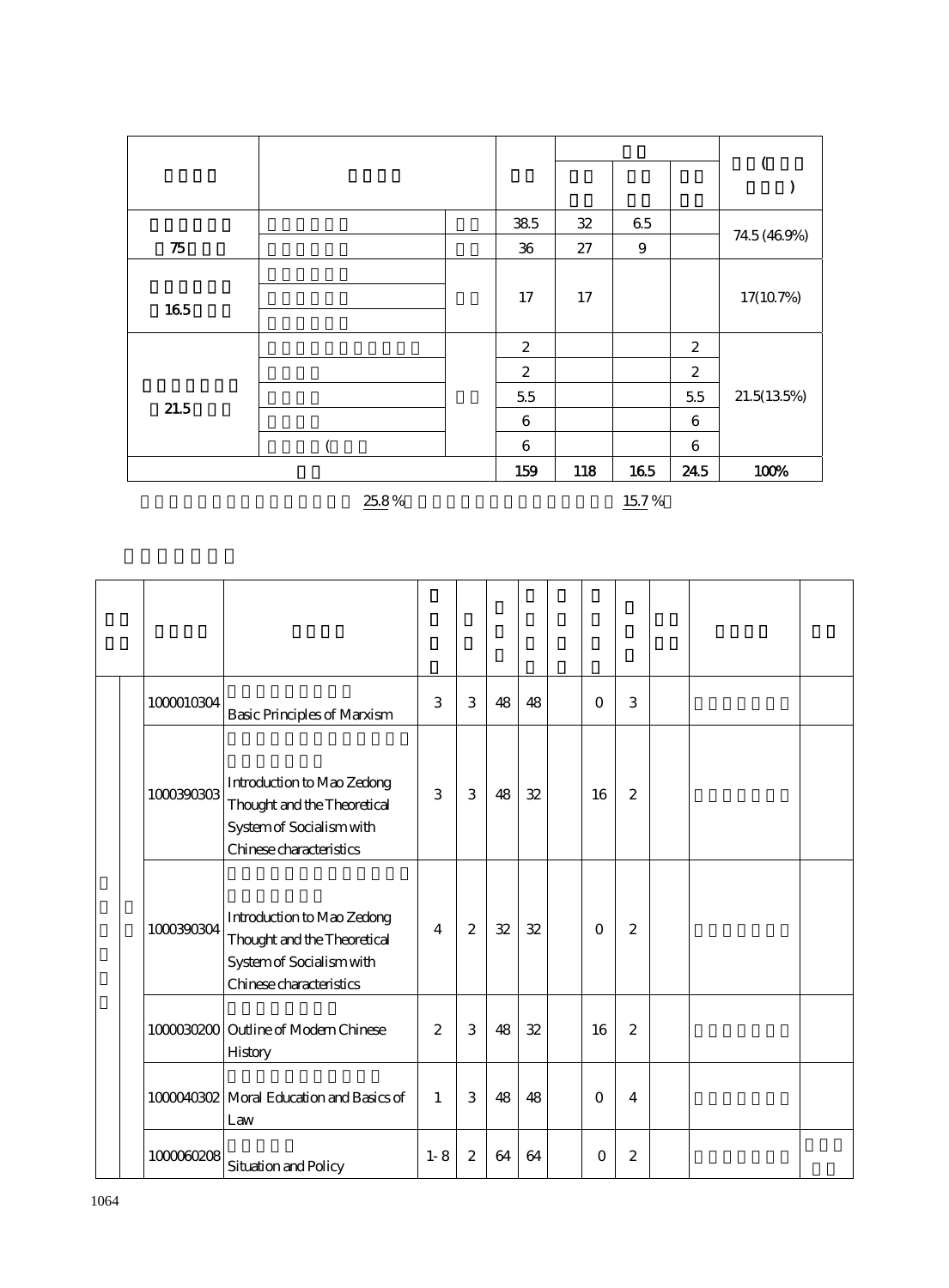|            | 1000200201 Foundation of Computer<br>Application      | $\mathbf{1}$   | 2              | 40             | 16       | 24 |   | $1+2$          |  |  |
|------------|-------------------------------------------------------|----------------|----------------|----------------|----------|----|---|----------------|--|--|
| 1000410201 | College English Reading &<br>Writing                  | $\mathbf{1}$   | 2              | 32             | 32       |    |   | $\overline{2}$ |  |  |
|            | 1000410202 College English Reading &<br>Writing       | 1/2            | $\overline{2}$ | 32             | 32       |    |   | $\overline{2}$ |  |  |
|            | 1000410203 College English Reading &<br>Writing       | 2/3            | 2              | 32             | 32       |    |   | $\overline{2}$ |  |  |
|            | 1000410204 College English Reading &<br>Writing       | 2/3/4          | $\overline{2}$ | 32             | 32       |    |   | $\overline{2}$ |  |  |
| 1000420201 | College English Listening &<br>Speaking               | $\mathbf{1}$   | $\Omega$       | $\Omega$       | $\Omega$ |    |   | $\mathsf O$    |  |  |
|            | 1000420202 College English Listening &<br>Speaking    | 2              | $\mathsf{O}$   | $\mathbf{O}$   | $\Omega$ |    |   | $\mathsf O$    |  |  |
|            | 1000420203 College English Listening &<br>Speaking    | 3              | $\Omega$       | $\overline{O}$ | 0        |    |   | $\mathsf O$    |  |  |
|            | 1000420204 College English Listening &<br>Speaking    | 4              | 2              | 32             | 32       |    |   | $\overline{2}$ |  |  |
| 1000110101 | College Physical Education                            | 1              | 1              | 36             | 36       |    |   | $\overline{2}$ |  |  |
| 1000110102 | College Physical Education                            | $\overline{2}$ | 1              | 36             | 36       |    |   | $\overline{2}$ |  |  |
| 1000110103 | College Physical Education                            | 3              | 1              | 36             | 36       |    |   | $\overline{2}$ |  |  |
| 1000110104 | College Physical Education                            | $\overline{4}$ | 1              | 36             | 36       |    |   | $\overline{2}$ |  |  |
| 1000540101 | Psychological Health Education<br>of College Students | $\overline{2}$ | $\overline{2}$ | 32             | 24       |    | 8 | $\overline{2}$ |  |  |
| 1000410052 | Career Planning                                       | $\overline{2}$ | 0.5            | 16             | 10       |    | 6 | $\overline{2}$ |  |  |
| 1000080106 | Employment Guidance                                   | 5              | 0.5            | 16             | 10       |    | 6 | $\overline{2}$ |  |  |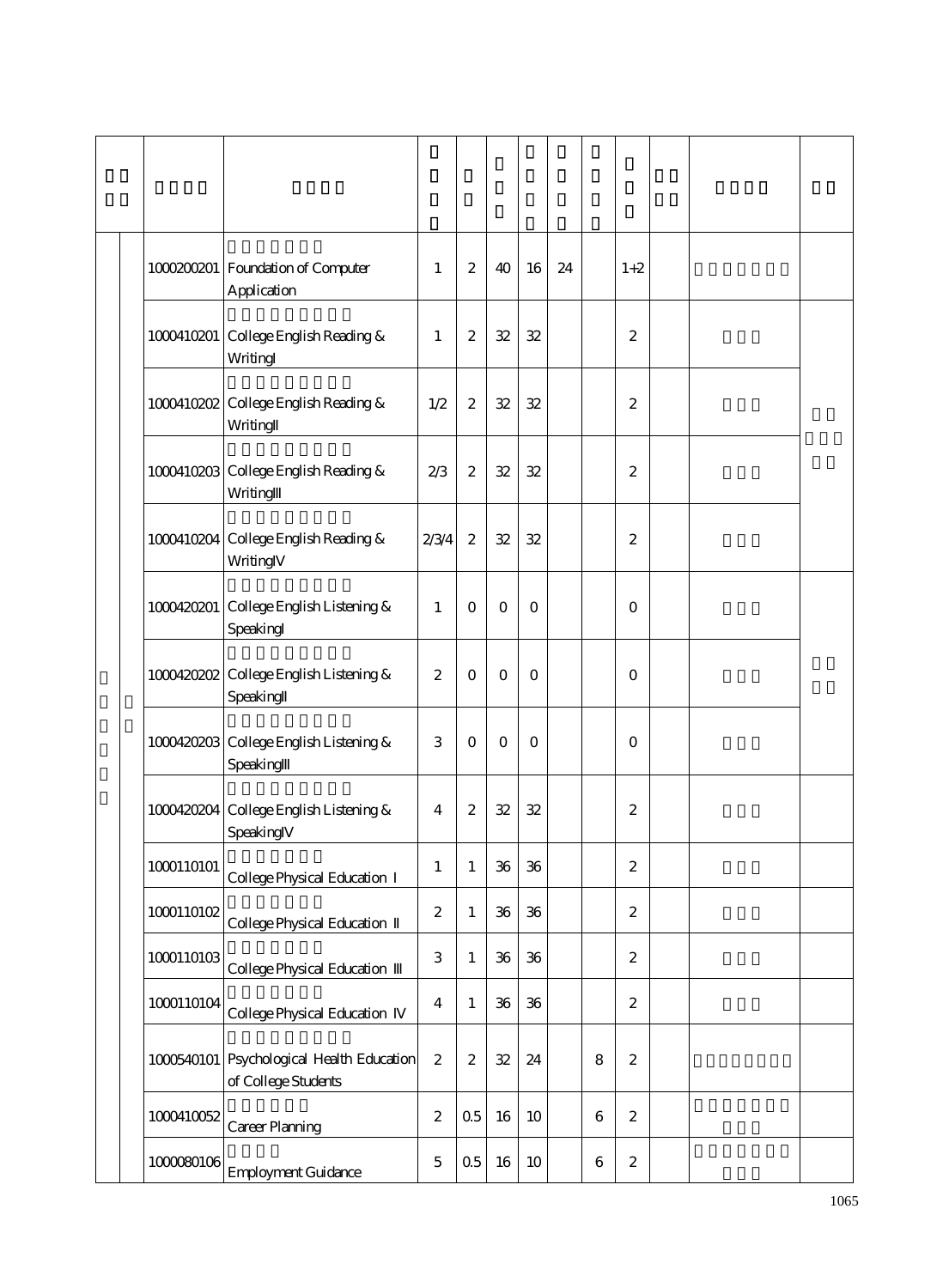| 1010080100  | The base of innovation and<br>entrepreneurship for college<br>students | 6              | 1              | 16             | 16 |    |    | $\overline{2}$ |                                  |                |
|-------------|------------------------------------------------------------------------|----------------|----------------|----------------|----|----|----|----------------|----------------------------------|----------------|
| 1000220200  | Military Theory                                                        | $\overline{2}$ | $\overline{2}$ | 36             | 24 |    | 12 | $\overline{2}$ |                                  |                |
| 1000160001  | Military Training                                                      | 1              |                | $\overline{2}$ |    |    | 2  |                |                                  |                |
|             | Chinese and Foreign Culture and Humanities                             |                |                |                |    |    |    |                |                                  |                |
| Exploration | Mathematical Foundation and Scientific                                 |                |                |                |    |    |    |                |                                  | 8              |
|             | Social Development and Civic Education                                 | $1 - 8$        | 8              |                |    |    |    |                | $\boldsymbol{u}$<br>$\mathbf{u}$ | 2              |
|             | Sports A rt and A esthetic Experience                                  |                |                |                |    |    |    |                |                                  |                |
|             | Health and Ecological Civilization                                     |                |                |                |    |    |    |                |                                  | $\overline{2}$ |
| Education   | New Information Technology and Future                                  |                |                |                |    |    |    |                |                                  |                |
| 2051010401  | A( )<br>A dvanced Mathematics A (I)                                    | 1              | 4              | 64             | 64 |    |    | 6              |                                  |                |
| 2051020602  | A( )<br>A dvanced Mathematics A (II)                                   | $\overline{2}$ | 6              | 96             | 96 |    |    | 6              |                                  |                |
|             | 2050070404 Theory of Probability and<br>Mathematical Statistics        | 3              | 3              | 48             | 48 |    |    | 4              |                                  |                |
| 2060010302  | B( )<br>University Physics B (I)                                       | $\overline{2}$ | 3              | 64             | 64 |    |    | 4              |                                  |                |
| 2060010303  | B( )<br>University Physics B (II)                                      | 3              | 3              | 48             | 48 |    |    | 3              |                                  |                |
| 2060000200  | B<br>College Physics Experiment B                                      | 3              | 1.5            | 42             | 6  | 36 |    | 3              |                                  |                |
| 2094100201  | Inorganic and A nalytical<br>Chemistry(I)                              | 1              | 25             | 40             | 40 |    |    | $\overline{4}$ |                                  |                |
|             | 2094120202   Inorganic and A nalytical<br>Chemistry(II)                | $\overline{2}$ | $\overline{2}$ | 32             | 32 |    |    | $\overline{4}$ |                                  |                |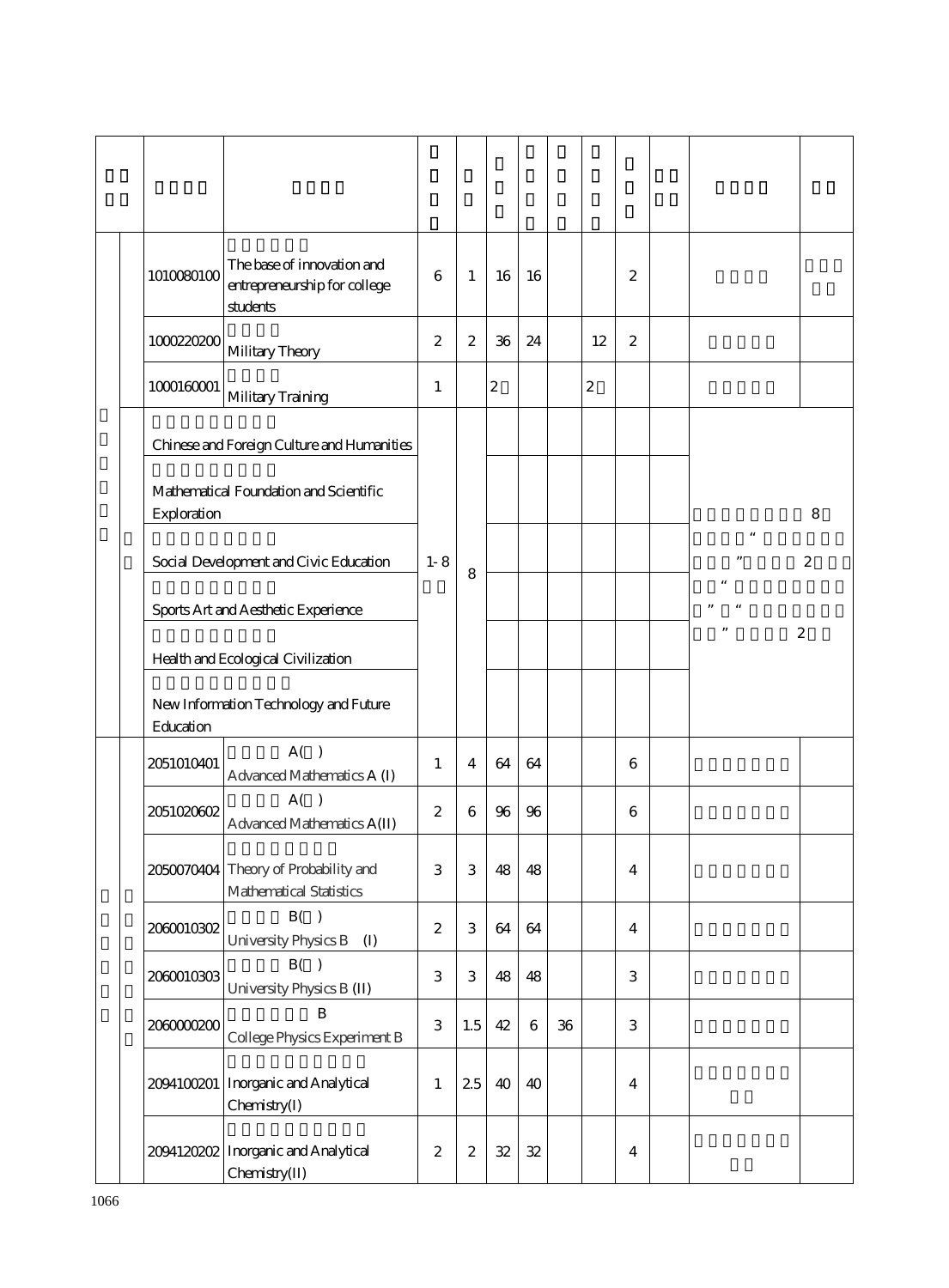|            | 2071060204 Experiments of Analytical<br>Chemistry                         | $\mathbf{1}$ | 1              | 32 |    | 32 | 4              |    |  |
|------------|---------------------------------------------------------------------------|--------------|----------------|----|----|----|----------------|----|--|
|            | 2380770202 Experiments of Inorganic<br>Chemistry                          | 2            | 1              | 32 |    | 32 | $\overline{4}$ |    |  |
| 2070070303 | Instrumental Analysis                                                     | 4            | 3              | 48 | 48 |    | 4              |    |  |
|            | 2070070303 Experiment of Instrument<br>Analysis                           | 4            | 1.5            | 48 |    | 48 | 4              |    |  |
| 2072040305 | Environmental Ecology                                                     | 3            | 3              | 48 | 48 |    | 6              |    |  |
|            | 2072010203 Introduction to Environmental<br>Science                       | 4            | 25             | 40 | 40 |    | 4              | 16 |  |
|            | 2072020103 Basic Experiment and Practice<br>of Environmental Science      | 4            | 1.5            | 36 |    | 36 | 6              |    |  |
| 2072070354 | Environmental Monitoring                                                  | 5            | 3              | 48 | 48 |    | $\overline{4}$ |    |  |
|            | $\overline{A}$<br>2072080154 Experiments of Environmental<br>Monitoring A | 5            | 25             | 60 |    | 60 | 6              |    |  |
| 2072050205 | Environmental Biology                                                     | 5            | 3              | 48 | 48 |    | $\overline{4}$ |    |  |
|            | 2072060105 Experiments of Environmental<br>Biology                        | 5            | 2              | 48 |    | 48 | 6              |    |  |
|            | 2074060255 Principles of Enviromental<br>Engineering                      | 5            | 3              | 48 | 48 |    | 4              |    |  |
|            | 3381010505 Environmental Strategic<br>Planning and Management             | 5            | 5              | 80 | 80 |    | 6              |    |  |
| 2072030305 | Environmental Chemistry                                                   | 6            | 3              | 48 | 48 |    | 4              |    |  |
|            | 2072160105 Experiment of Environmental<br>Chemistry                       | 6            | $\overline{2}$ | 48 |    | 48 | 10             |    |  |
|            | 2072090305 Environmental Impact<br>A ssessment                            | 6            | 3              | 48 | 48 |    | 4              |    |  |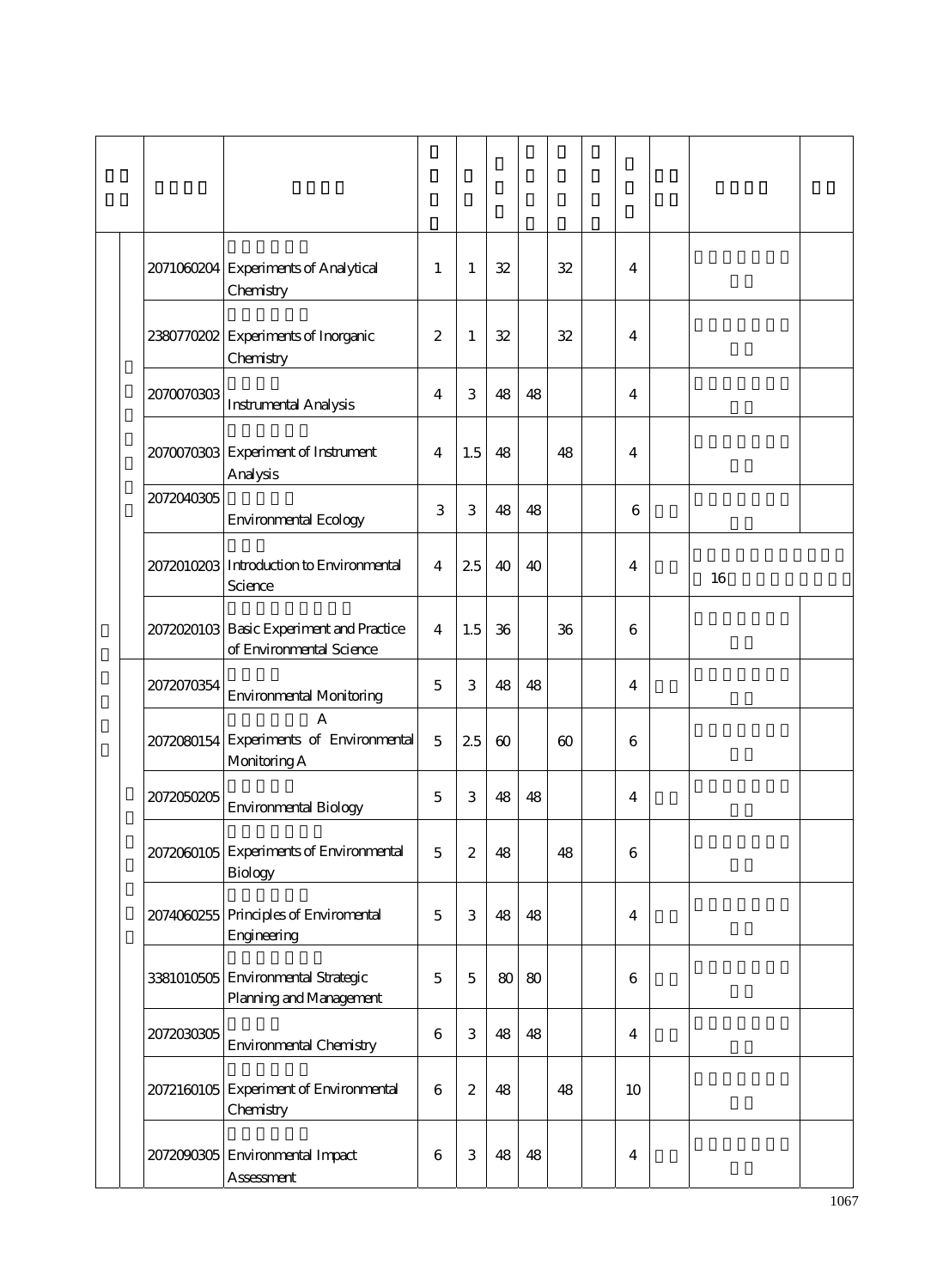| 2072120306 | Enviromental Engineering                                      | 6              | 4              | 64 | 64 |    | 6              |  |  |
|------------|---------------------------------------------------------------|----------------|----------------|----|----|----|----------------|--|--|
|            | 2072130106 Experiment of Enviromental<br>Engineering          | 6              | 25             | 60 |    | 60 | 6              |  |  |
|            | 2072110206 Environmental & Resource<br>Economics              | 6              | 3              | 48 | 48 |    | $\overline{4}$ |  |  |
| 2070120404 |                                                               | 4              | $\overline{2}$ | 32 | 32 |    | $\overline{4}$ |  |  |
|            | Physical Chemistry                                            |                |                |    |    |    |                |  |  |
|            | 2070130204 Experiment of Physical<br>Chemistry                | $\overline{4}$ | 1              | 32 |    | 32 | 5              |  |  |
| 2070050403 | Organic Chemistry                                             | 3              | $\overline{2}$ | 32 | 32 |    | 4              |  |  |
|            | 2070060153 Experiment of Organic<br>Chemistry                 | 3              | $\mathbf{1}$   | 32 |    | 32 | 4              |  |  |
| 4078030154 | Biochemistry                                                  | 3              | $\overline{2}$ | 32 | 32 |    | 4              |  |  |
|            |                                                               |                |                |    |    |    |                |  |  |
| 2072340155 | Retrieval of Literature                                       | 5              | 1.5            | 24 | 24 |    | 6              |  |  |
| 3072330155 | Specialized English                                           | 5              | $\overline{2}$ | 32 | 32 |    | $\overline{4}$ |  |  |
| 3072350157 | Environmental Toxicology                                      | 5              | $\overline{2}$ | 32 | 32 |    | 4              |  |  |
|            | 4388350206 Contaminated Ecology and<br>Remediation Techniques | 6              | $\overline{2}$ | 32 | 32 |    | $\overline{4}$ |  |  |
| 2072020203 | Environmental Geology                                         | $\mathfrak{Z}$ | $\overline{2}$ | 32 | 32 |    | $\overline{4}$ |  |  |
| 2092620402 | ArcGIS<br>GIS and A rcgis application                         | $\overline{4}$ | $\overline{2}$ | 32 | 32 |    | 4              |  |  |
| 4078910207 | CAD<br>CAD Aided Design                                       | 3              | $\overline{2}$ | 32 | 32 |    | 4              |  |  |
| 3072310306 | Air Pollution Control<br>$\mathsf O$                          | 6              | $\sqrt{3}$     | 48 | 48 |    | 4              |  |  |

3072320256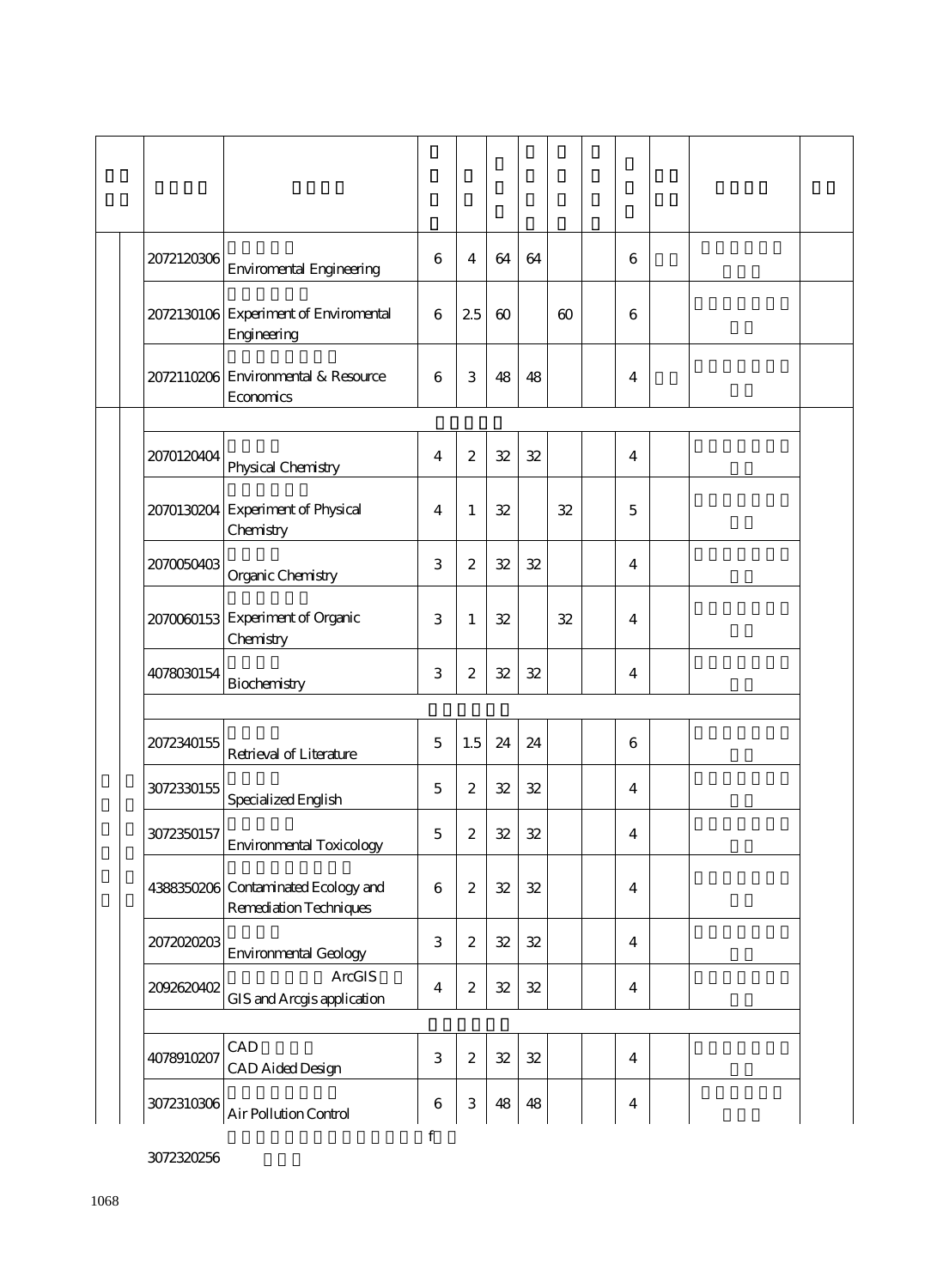| 3072330256 | Physical Pollution Control                                                 | 4              | $\overline{2}$ | 32             | 32 |                | 4              |  |  |
|------------|----------------------------------------------------------------------------|----------------|----------------|----------------|----|----------------|----------------|--|--|
| 4382020156 | <b>Construction Project</b><br>Engineering Management and<br><b>Budget</b> | 6              | $\overline{2}$ | 32             | 32 |                | 4              |  |  |
| 4078100206 | Environmental Law                                                          | 4              | 3              | 48             | 48 |                | 4              |  |  |
|            | 3072350156 Case Study of Environmental<br>Impact A ssessment               | 6              | $\overline{2}$ | 32             | 32 |                | 8              |  |  |
|            | 4380650204 Introduction of Environmental<br>Technology Marketilization     | 4              | $\overline{2}$ | 32             | 32 |                | 4              |  |  |
|            | 1000250203 Developmental and Educational<br>Psychology                     | 5              | $\overline{2}$ | 32             | 32 |                | $\overline{2}$ |  |  |
| 1000240203 | Basic Principles of Education                                              | 6              | $\overline{2}$ | 32             | 32 |                | 2              |  |  |
|            | 3072350158   Frontier Subjects Lectures and<br>Comprehensive Skills        | $1 - 4$        | $\overline{2}$ | 32             | 32 |                |                |  |  |
| 2072350106 | Professional Internship                                                    | 5              | $\overline{2}$ | $\overline{2}$ |    | $\overline{2}$ |                |  |  |
|            | 4072020103 Course Internship for<br>Environmental Ecology                  | 3              | 1.5            | 36             |    | 36             |                |  |  |
|            | 2072350107 Course Internship for<br>Environmental Monitoring               | 5              | $\overline{2}$ | 48             |    | 48             |                |  |  |
| 2072350108 | Course Internship for<br>Environmental Impact<br>A ssessment               | $\overline{7}$ | $\overline{2}$ | 48             |    | 48             |                |  |  |
| 1000210600 | <b>Graduation Practice</b>                                                 | $\overline{7}$ | 6              | 6              |    | 6              |                |  |  |
| 2072150708 | $\mathcal{E}$<br>$\left($<br>Graduation Thesis (Design)                    | $7 - 8$        | 6              | 16             |    | 16             |                |  |  |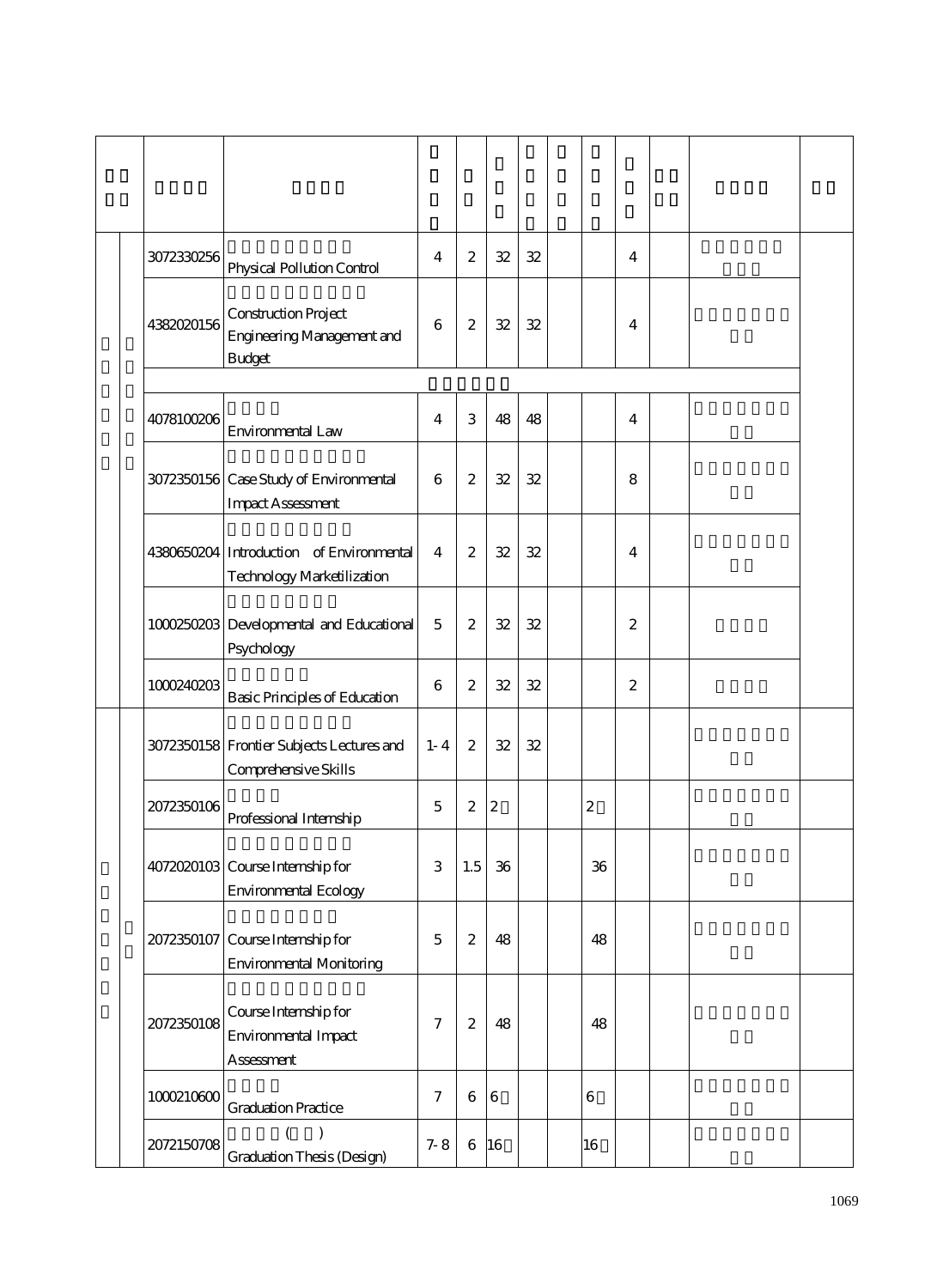|   | 1.            |                | 159                       |                |                  |              | 16.5                          |  | 16           | 1 |                  |                           |
|---|---------------|----------------|---------------------------|----------------|------------------|--------------|-------------------------------|--|--------------|---|------------------|---------------------------|
|   |               |                | 32                        | $\overline{1}$ | 24               | $\mathbf{1}$ |                               |  |              |   |                  |                           |
|   | $\mathcal{P}$ |                |                           |                | 8                |              |                               |  | $\mathbf{u}$ |   |                  | $\boldsymbol{\mathsf{H}}$ |
|   |               | ≘              |                           |                | $\boldsymbol{u}$ |              | $\mathbf{u}$ and $\mathbf{u}$ |  | $\mathbf{u}$ |   |                  |                           |
| ◠ |               |                |                           |                |                  |              |                               |  |              |   |                  |                           |
|   | $\mathcal{S}$ | $\overline{u}$ |                           |                | $\overline{u}$   |              |                               |  |              |   | $\boldsymbol{u}$ |                           |
|   |               |                | $\boldsymbol{\mathsf{H}}$ |                |                  |              |                               |  |              |   |                  |                           |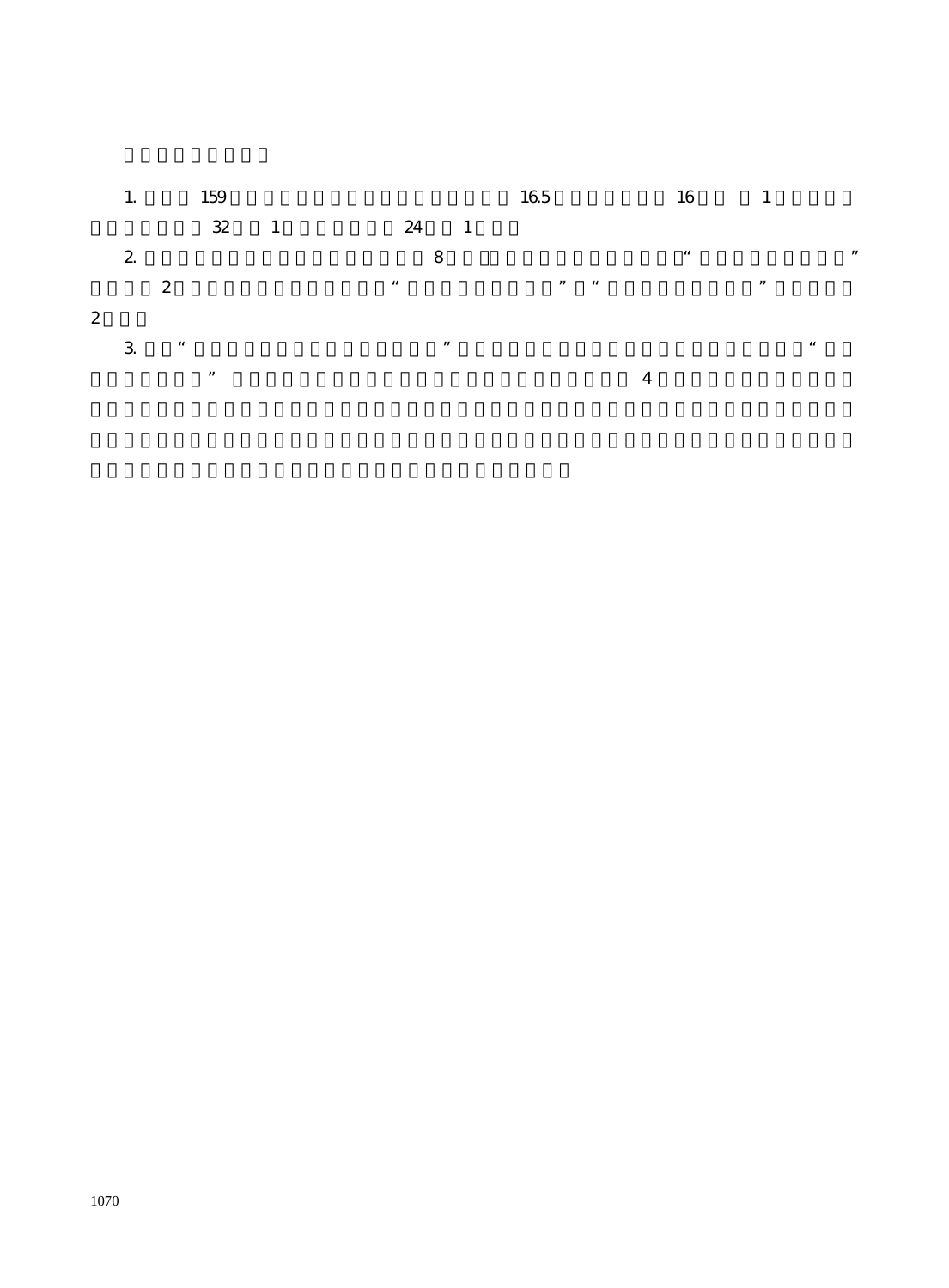## 1071

 $4.$  $5.$  $6.$ 

 $7.$ 

 $8.$ 

- $3.$
- 1.  $\blacksquare$  $2.$
- 
- $4.$
- 1.  $\blacksquare$  $2 \,$  $3.$
- 
- 
- 
- - -
- 
- 
- 
- 
- - -
- 
- 
- 
- 
- -
- 
- 
- 
- 
-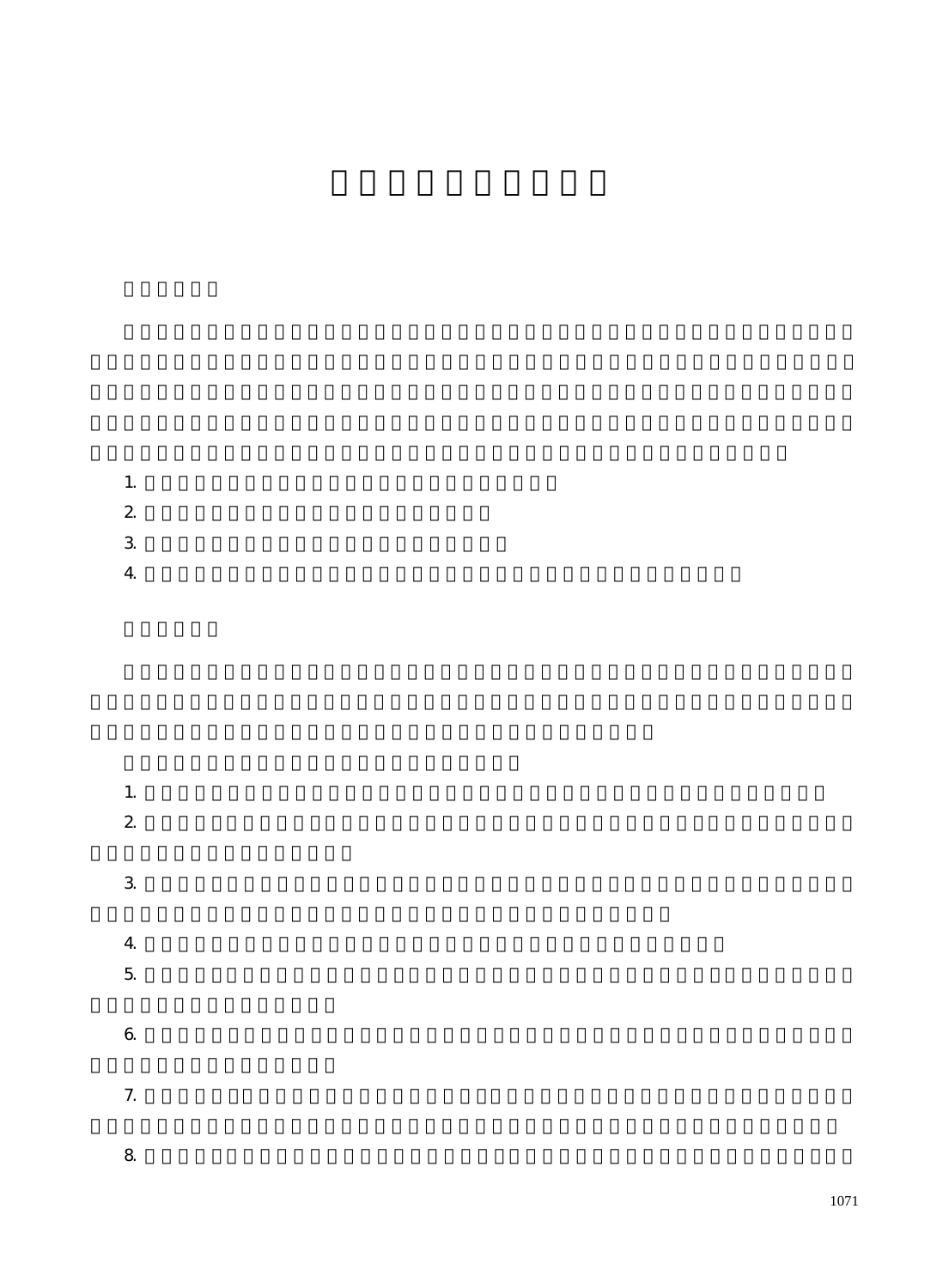9.  $\blacksquare$ 

 $10.$ 

11.  $\blacksquare$ 

12.  $\blacksquare$ 

 $\frac{1}{2}$  and  $\frac{1}{2}$  and  $\frac{1}{2}$  and  $\frac{1}{2}$  and  $\frac{1}{2}$  and  $\frac{1}{2}$  and  $\frac{1}{2}$  and  $\frac{1}{2}$  and  $\frac{1}{2}$  and  $\frac{1}{2}$  and  $\frac{1}{2}$  and  $\frac{1}{2}$  and  $\frac{1}{2}$  and  $\frac{1}{2}$  and  $\frac{1}{2}$  and  $\frac{1}{2}$  a



|                | $\mathbf{1}$ | $\overline{2}$ | $\ensuremath{\mathsf{3}}$ | $\sqrt{4}$ |
|----------------|--------------|----------------|---------------------------|------------|
| 1              |              |                |                           |            |
| $\overline{c}$ |              |                |                           |            |
| $\mathsf 3$    |              |                |                           |            |
| $\overline{4}$ |              |                |                           |            |
| 5              |              |                |                           |            |
| $\epsilon$     |              |                |                           |            |
| $\overline{7}$ |              |                |                           |            |
| 8              |              |                |                           |            |
| 9              |              |                |                           |            |
| 10             |              |                |                           |            |
| 11             |              |                |                           |            |
| 12             |              |                |                           |            |

 $\|H\|$  and  $\|H\|$  and  $\|H\|$  and  $\|H\|$ 

 $H$ , M  $L$ 

课程 毕业要求 1 2 3 4 5 6 7 8 9 10 11 12 and M H H H H M H H H H H H M H H H M 义理论体系概论 M H 中国近现代史纲要 M H example and the set of the M H M H M H H 形势与政策 M H e and the set of the set of the set of the set of the set of the set of the set of the set of the set of the s (一)(二)(三)(四) L L M M H H  $\begin{bmatrix} \begin{bmatrix} 1 & 1 & 1 \\ 1 & 1 & 1 \end{bmatrix} & \begin{bmatrix} 1 & 1 & 1 \\ 1 & 1 & 1 \end{bmatrix} & \begin{bmatrix} 1 & 1 & 1 \\ 1 & 1 & 1 \end{bmatrix} \end{bmatrix}$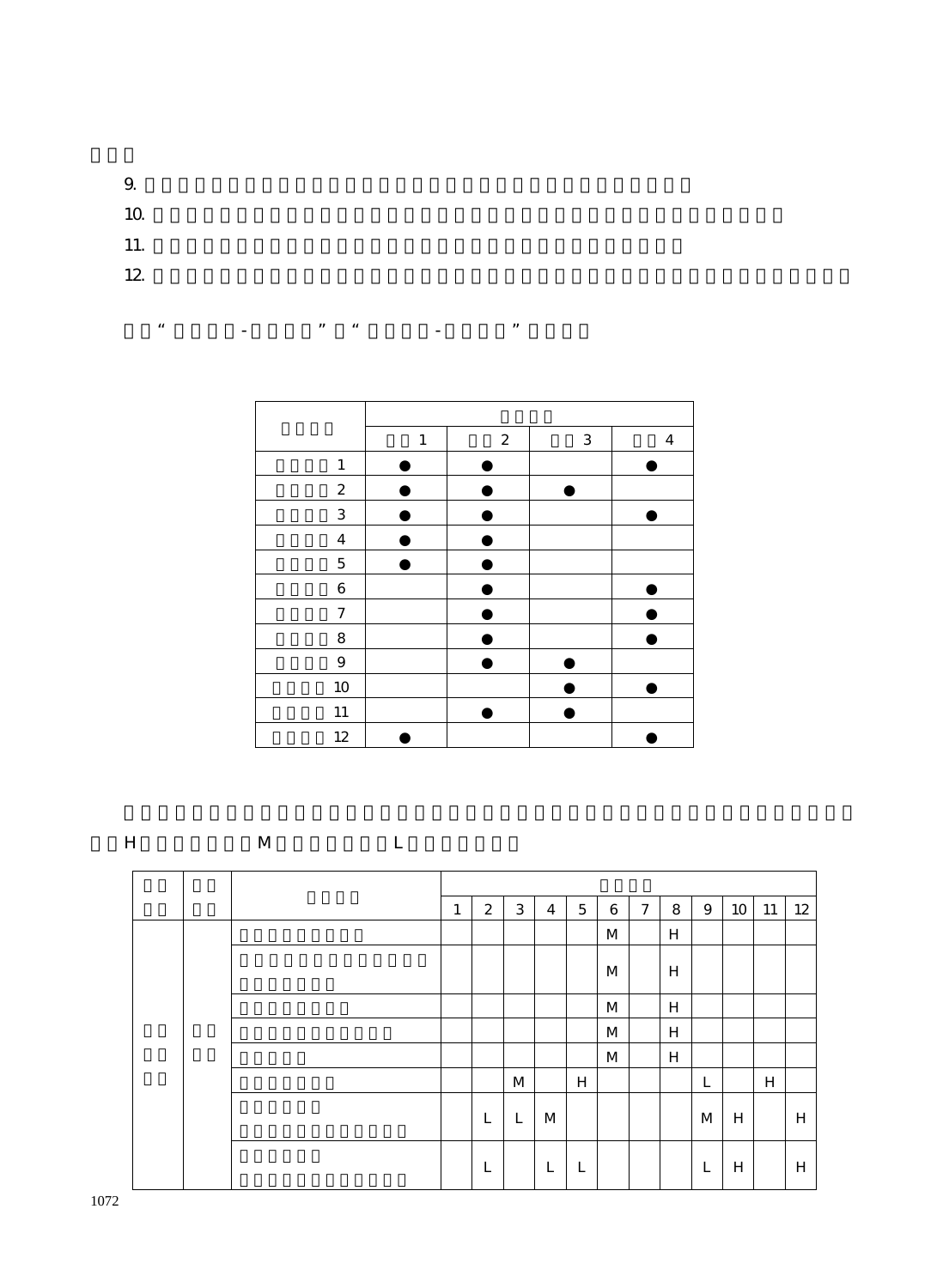|  |              |             | $\overline{1}$                 | $\overline{2}$            | $\mathbf{3}$                   | $\overline{4}$ | 5                         | 6                         | $7\overline{ }$        | 8 <sup>1</sup>            | 9                         | 10 <sup>1</sup> | 11                        | 12          |
|--|--------------|-------------|--------------------------------|---------------------------|--------------------------------|----------------|---------------------------|---------------------------|------------------------|---------------------------|---------------------------|-----------------|---------------------------|-------------|
|  |              |             |                                |                           |                                |                |                           |                           |                        |                           |                           |                 |                           |             |
|  |              |             |                                |                           |                                |                |                           | ${\sf M}$                 |                        |                           | H                         | L               |                           |             |
|  |              |             |                                | ${\sf M}$                 |                                | ${\sf M}$      |                           | $\boldsymbol{\mathsf{H}}$ | M                      | M                         | $\mathsf H$               | $\mathsf{H}$    |                           | M           |
|  |              |             |                                | $\boldsymbol{\mathsf{H}}$ |                                | $\mathsf{L}$   |                           | $\mathsf{L}$              |                        | H                         | ${\sf M}$                 | ${\sf M}$       | $\boldsymbol{\mathsf{H}}$ |             |
|  |              |             |                                |                           | H                              | L.             |                           | $\mathsf L$               |                        | $\boldsymbol{\mathsf{H}}$ | ${\sf M}$                 | ${\sf M}$       |                           |             |
|  |              |             |                                | ${\sf M}$                 | $\boldsymbol{\mathsf{H}}$      | H              |                           | $\mathsf L$               |                        | $\boldsymbol{\mathsf{H}}$ | $\boldsymbol{\mathsf{H}}$ | ${\sf M}$       | M                         | $\mathsf L$ |
|  |              |             |                                |                           |                                |                |                           | $\boldsymbol{\mathsf{H}}$ |                        | ${\sf M}$                 | $\mathsf L$               |                 |                           |             |
|  |              |             |                                |                           |                                |                |                           | $\boldsymbol{\mathsf{H}}$ |                        | ${\sf M}$                 | $\mathsf{L}$              |                 |                           |             |
|  |              |             |                                |                           | $\mathsf{L}$                   |                |                           |                           | M                      | H                         |                           |                 |                           |             |
|  |              |             | H                              | $\boldsymbol{\mathsf{H}}$ |                                | M              |                           |                           |                        |                           |                           |                 |                           |             |
|  |              |             |                                |                           |                                |                |                           |                           | $M \mid H$             |                           |                           |                 |                           |             |
|  |              |             |                                |                           | $\mathsf H$                    |                |                           |                           | ${\sf M}$              |                           |                           |                 |                           |             |
|  |              |             |                                |                           | ${\sf M}$                      |                | $\boldsymbol{\mathsf{H}}$ |                           | H                      |                           |                           |                 |                           | ${\sf M}$   |
|  | $\mathsf{A}$ |             | H                              | $\boldsymbol{\mathsf{H}}$ |                                |                | ${\sf M}$                 |                           |                        |                           |                           |                 |                           |             |
|  |              |             | $\boldsymbol{\mathsf{H}}$      | H                         |                                |                | ${\sf M}$                 |                           |                        |                           |                           |                 |                           |             |
|  |              |             | H                              | $\mathsf H$               |                                |                | ${\sf M}$                 |                           |                        |                           |                           |                 |                           |             |
|  | $\sf B$      |             | $\boldsymbol{\mathsf{H}}$      | $\mathsf H$               |                                |                | ${\sf M}$                 |                           |                        |                           |                           |                 |                           |             |
|  |              | $\sf B$     | $\boldsymbol{\mathsf{H}}$      | $\boldsymbol{\mathsf{H}}$ |                                |                | ${\sf M}$                 |                           |                        |                           |                           |                 |                           |             |
|  |              |             | $\mathsf H$                    | $\boldsymbol{\mathsf{H}}$ |                                |                | ${\sf M}$                 |                           |                        |                           |                           |                 |                           |             |
|  |              |             | H                              | $\mathsf H$               |                                |                | ${\sf M}$                 |                           |                        |                           |                           |                 |                           |             |
|  |              |             | $\boldsymbol{\mathsf{H}}$      | H                         |                                |                | ${\sf M}$                 |                           |                        |                           |                           |                 |                           |             |
|  |              |             | $\boldsymbol{\mathsf{H}}$      | $\mathsf H$               |                                |                | ${\sf M}$                 |                           |                        |                           |                           |                 |                           |             |
|  |              |             | $\boldsymbol{\mathsf{H}}$      | H                         |                                |                | ${\sf M}$                 |                           |                        |                           |                           |                 |                           |             |
|  |              |             | $\mathsf H$                    |                           |                                |                | ${\sf M}$                 |                           |                        |                           |                           |                 |                           |             |
|  |              |             | ${\sf M}$                      |                           |                                |                | H                         |                           |                        |                           |                           |                 |                           |             |
|  |              |             |                                | $H$ M H                   |                                |                |                           |                           |                        |                           |                           |                 |                           |             |
|  |              |             | H                              | ${\sf M}$                 | H                              |                |                           |                           |                        |                           |                           |                 |                           |             |
|  |              |             | H                              | ${\sf M}$                 |                                |                | $\mathsf H$               |                           |                        |                           |                           |                 |                           |             |
|  |              | $\sf B$     | H                              | ${\sf M}$                 |                                |                | $\boldsymbol{\mathsf{H}}$ |                           |                        |                           |                           |                 |                           |             |
|  |              |             | H                              | ${\sf M}$                 |                                | L              |                           |                           |                        |                           |                           |                 |                           |             |
|  |              |             | $\boldsymbol{\mathsf{H}}$      | ${\sf M}$                 |                                | L              |                           |                           |                        |                           |                           |                 |                           |             |
|  |              |             | H                              |                           | H                              |                |                           |                           | ${\sf M}$              |                           |                           |                 |                           |             |
|  |              |             | H<br>$\boldsymbol{\mathsf{H}}$ |                           | H<br>$\boldsymbol{\mathsf{H}}$ |                |                           |                           | ${\sf M}$<br>${\sf M}$ |                           |                           |                 |                           |             |
|  |              |             | H                              |                           | H                              |                |                           |                           | ${\sf M}$              |                           |                           |                 |                           |             |
|  |              |             | $\mathsf H$                    |                           | $\boldsymbol{\mathsf{H}}$      | ${\sf M}$      |                           |                           |                        |                           |                           |                 |                           |             |
|  |              |             |                                | ${\sf M}$                 |                                |                |                           | $\boldsymbol{\mathsf{H}}$ | H                      |                           |                           |                 | M                         |             |
|  |              |             |                                | H                         |                                | M              |                           | $\boldsymbol{\mathsf{H}}$ |                        |                           |                           |                 |                           |             |
|  |              | $\mathsf A$ | $\boldsymbol{\mathsf{H}}$      |                           | $\boldsymbol{\mathsf{H}}$      | M              |                           |                           |                        |                           |                           |                 |                           |             |
|  |              |             |                                |                           |                                |                |                           |                           |                        |                           |                           |                 |                           |             |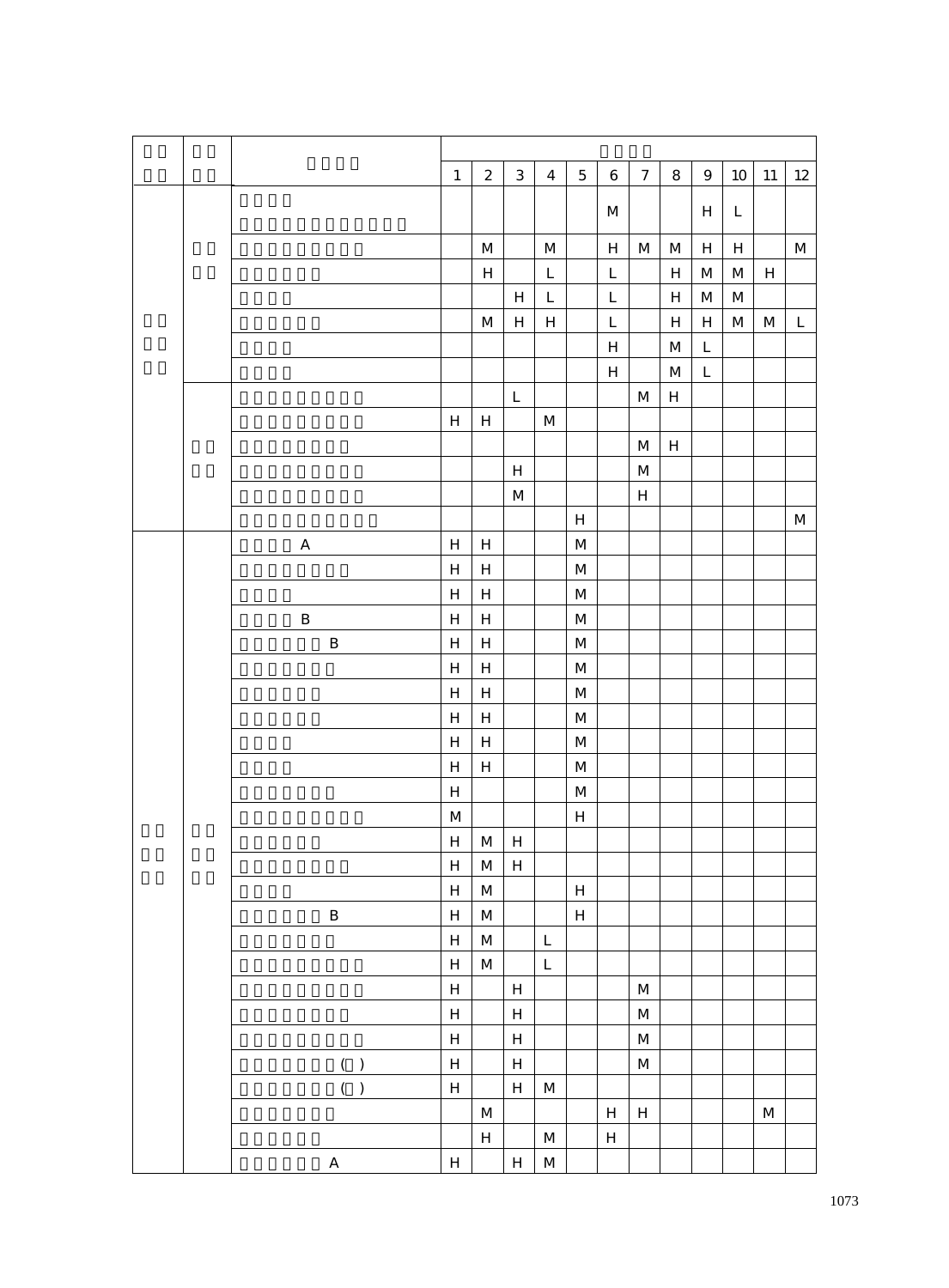|  |     | $\mathbf{1}$                                                                          | $\overline{2}$            | $\ensuremath{\mathsf{3}}$ | $\overline{4}$                                                                                             | 5                         | $\boldsymbol{6}$                                                                                           | $\overline{7}$            | 8                         | 9                         | 10                        | 11                        | 12        |
|--|-----|---------------------------------------------------------------------------------------|---------------------------|---------------------------|------------------------------------------------------------------------------------------------------------|---------------------------|------------------------------------------------------------------------------------------------------------|---------------------------|---------------------------|---------------------------|---------------------------|---------------------------|-----------|
|  |     |                                                                                       |                           |                           |                                                                                                            |                           | $\boldsymbol{\mathsf{H}}$                                                                                  | ${\sf M}$                 |                           |                           |                           |                           | ${\sf M}$ |
|  |     | H                                                                                     | H                         |                           |                                                                                                            | M                         |                                                                                                            |                           |                           |                           |                           |                           |           |
|  |     | H                                                                                     | H                         |                           |                                                                                                            | M                         |                                                                                                            |                           |                           |                           |                           |                           |           |
|  |     | $\boldsymbol{\mathsf{H}}$                                                             |                           | ${\sf M}$                 |                                                                                                            |                           |                                                                                                            |                           |                           |                           |                           |                           |           |
|  |     | $\boldsymbol{\mathsf{H}}$                                                             |                           | ${\sf M}$                 |                                                                                                            |                           |                                                                                                            |                           |                           |                           |                           |                           |           |
|  |     | $\boldsymbol{\mathsf{H}}$                                                             |                           | M                         | $\mathsf L$                                                                                                |                           |                                                                                                            |                           |                           |                           |                           |                           |           |
|  | CAD | $\boldsymbol{\mathsf{H}}$                                                             |                           |                           |                                                                                                            | M                         |                                                                                                            |                           |                           |                           |                           |                           |           |
|  |     |                                                                                       |                           | ${\sf M}$                 |                                                                                                            | L                         |                                                                                                            |                           |                           |                           |                           | $\boldsymbol{\mathsf{H}}$ |           |
|  |     | H                                                                                     |                           | ${\sf M}$                 |                                                                                                            |                           | $\mathsf L$                                                                                                |                           |                           |                           |                           |                           |           |
|  |     |                                                                                       |                           |                           |                                                                                                            |                           | $\mathsf L$                                                                                                | ${\sf M}$                 | $\boldsymbol{\mathsf{H}}$ |                           |                           |                           |           |
|  |     |                                                                                       | ${\sf M}$                 |                           |                                                                                                            | $\boldsymbol{\mathsf{H}}$ |                                                                                                            |                           |                           |                           |                           |                           |           |
|  |     | $\mathsf L$                                                                           | ${\sf M}$                 |                           | H                                                                                                          |                           |                                                                                                            |                           |                           |                           |                           |                           |           |
|  |     | L                                                                                     | ${\sf M}$                 |                           | $\boldsymbol{\mathsf{H}}$                                                                                  |                           |                                                                                                            |                           |                           |                           |                           |                           |           |
|  |     | H                                                                                     | ${\sf M}$                 |                           | $\mathsf{M}% _{T}=\mathsf{M}_{T}\!\left( a,b\right) ,\ \mathsf{M}_{T}=\mathsf{M}_{T}\!\left( a,b\right) ,$ |                           |                                                                                                            | $\boldsymbol{\mathsf{H}}$ |                           |                           |                           |                           |           |
|  |     |                                                                                       | ${\sf M}$                 |                           | $\boldsymbol{\mathsf{H}}$                                                                                  |                           | L                                                                                                          |                           |                           |                           |                           |                           |           |
|  |     | ${\sf M}$                                                                             |                           | ${\sf M}$                 | $\boldsymbol{\mathsf{H}}$                                                                                  |                           |                                                                                                            |                           |                           |                           |                           |                           |           |
|  |     |                                                                                       |                           |                           |                                                                                                            | $\boldsymbol{\mathsf{H}}$ |                                                                                                            |                           |                           |                           |                           |                           |           |
|  |     |                                                                                       | H                         |                           |                                                                                                            | $\boldsymbol{\mathsf{H}}$ |                                                                                                            |                           |                           |                           |                           |                           |           |
|  |     |                                                                                       |                           | ${\sf M}$                 |                                                                                                            | $\mathsf H$               |                                                                                                            |                           |                           |                           |                           |                           |           |
|  |     |                                                                                       | H                         |                           | ${\sf M}$                                                                                                  |                           | $\boldsymbol{\mathsf{H}}$                                                                                  |                           |                           |                           |                           | M                         |           |
|  |     | M                                                                                     |                           | $\boldsymbol{\mathsf{H}}$ |                                                                                                            |                           |                                                                                                            | H                         |                           |                           |                           |                           |           |
|  |     | H                                                                                     |                           | $\boldsymbol{\mathsf{H}}$ |                                                                                                            |                           |                                                                                                            | ${\sf M}$                 |                           |                           |                           |                           |           |
|  |     | $\boldsymbol{\mathsf{H}}$                                                             |                           | $\boldsymbol{\mathsf{H}}$ |                                                                                                            |                           |                                                                                                            | ${\sf M}$                 |                           |                           |                           |                           |           |
|  |     |                                                                                       |                           |                           |                                                                                                            |                           |                                                                                                            |                           |                           |                           |                           | M                         |           |
|  |     | $\mathsf{M}% _{T}=\mathsf{M}_{T}\!\left( a,b\right) ,\ \mathsf{M}_{T}=\mathsf{M}_{T}$ |                           | $\boldsymbol{\mathsf{H}}$ |                                                                                                            |                           |                                                                                                            |                           |                           |                           |                           |                           |           |
|  |     |                                                                                       | ${\sf M}$                 |                           |                                                                                                            |                           | $\boldsymbol{\mathsf{H}}$                                                                                  | L                         |                           |                           |                           |                           |           |
|  |     |                                                                                       |                           |                           |                                                                                                            |                           | $\boldsymbol{\mathsf{H}}$                                                                                  | H                         | $\mathsf{L}$              |                           |                           |                           |           |
|  |     |                                                                                       | $\boldsymbol{\mathsf{H}}$ |                           |                                                                                                            |                           |                                                                                                            |                           |                           | ${\sf M}$                 | ${\sf M}$                 |                           |           |
|  |     | $\boldsymbol{\mathsf{H}}$                                                             |                           | $\boldsymbol{\mathsf{H}}$ |                                                                                                            |                           | ${\sf M}$                                                                                                  | M                         |                           |                           |                           |                           | ${\sf M}$ |
|  |     | $\sf H$                                                                               |                           | $\boldsymbol{\mathsf{H}}$ |                                                                                                            |                           | $\mathsf{M}% _{T}=\mathsf{M}_{T}\!\left( a,b\right) ,\ \mathsf{M}_{T}=\mathsf{M}_{T}\!\left( a,b\right) ,$ | ${\sf M}$                 |                           |                           |                           |                           | ${\sf M}$ |
|  |     | $\boldsymbol{\mathsf{H}}$                                                             |                           | $\boldsymbol{\mathsf{H}}$ |                                                                                                            |                           | ${\sf M}$                                                                                                  | ${\sf M}$                 |                           |                           |                           |                           | ${\sf M}$ |
|  |     |                                                                                       |                           |                           | $\mathsf L$                                                                                                |                           | $\boldsymbol{\mathsf{H}}$                                                                                  |                           | ${\sf M}$                 |                           |                           |                           | ${\sf M}$ |
|  |     |                                                                                       |                           | $\mathsf L$               | $\mathsf{M}% _{T}=\mathsf{M}_{T}\!\left( a,b\right) ,\ \mathsf{M}_{T}=\mathsf{M}_{T}\!\left( a,b\right) ,$ |                           | $\boldsymbol{\mathsf{H}}$                                                                                  |                           | ${\sf M}$                 |                           |                           |                           | ${\sf M}$ |
|  |     | $\boldsymbol{\mathsf{H}}$                                                             | $\boldsymbol{\mathsf{H}}$ | ${\sf M}$                 | $\boldsymbol{\mathsf{H}}$                                                                                  | ${\sf M}$                 | $\boldsymbol{\mathsf{H}}$                                                                                  | ${\sf M}$                 | $\boldsymbol{\mathsf{H}}$ | $\boldsymbol{\mathsf{H}}$ | $\boldsymbol{\mathsf{H}}$ | ${\sf M}$                 | ${\sf M}$ |
|  |     | $\boldsymbol{\mathsf{H}}$                                                             | $\boldsymbol{\mathsf{H}}$ | $\boldsymbol{\mathsf{H}}$ | $\mathsf H$                                                                                                | $\boldsymbol{\mathsf{H}}$ | $\mathsf{M}% _{T}=\mathsf{M}_{T}\!\left( a,b\right) ,\ \mathsf{M}_{T}=\mathsf{M}_{T}\!\left( a,b\right) ,$ | $\boldsymbol{\mathsf{H}}$ | ${\sf M}$                 | $\boldsymbol{\mathsf{H}}$ | $\boldsymbol{\mathsf{H}}$ | ${\sf M}$                 | H         |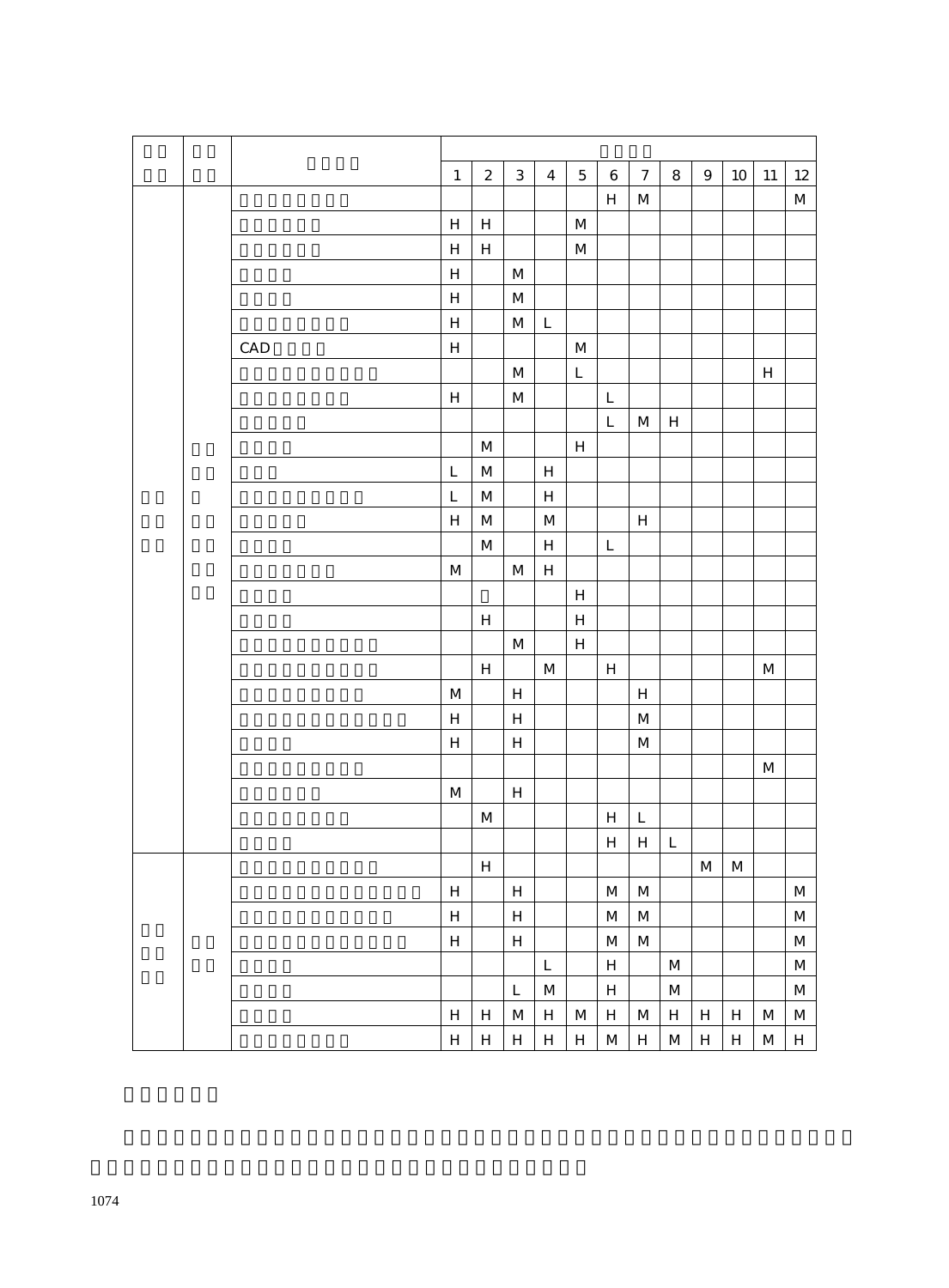|            |          |                  |                |             |                | (<br>)     |
|------------|----------|------------------|----------------|-------------|----------------|------------|
|            | $\left($ | 16               | 14             |             | $\overline{2}$ |            |
|            |          | $\overline{2}$   | $\mathbf{1}$   | $\mathbf 1$ |                |            |
|            |          | $10$             | $10$           |             |                |            |
|            |          | $\overline{4}$   | $\overline{4}$ |             |                |            |
|            |          | $\overline{2}$   | $1.5\,$        |             | 0.5            | 38(24%)    |
|            |          | $0.5\,$          | $0.5\,$        |             |                |            |
| 46         |          | 0.5              | $0.5\,$        |             |                |            |
|            |          | $\mathbf 1$      | $\mathbf{1}$   |             |                |            |
|            |          | $\overline{2}$   | 1.5            |             | 0.5            |            |
|            |          | $\,8\,$          | $\,8\,$        |             |                | $8(5.1\%)$ |
|            |          | $34\,$           | $30.5$         | 3.5         |                |            |
| ${\bf 74}$ |          | 40               | $31.5$         | 85          |                | 74(46.8%)  |
| $17\,$     |          | $17\,$           | $14\,$         | $\sqrt{3}$  |                | 17(10.8%)  |
|            |          | $\boldsymbol{6}$ |                |             | $\epsilon$     |            |

 $\mathbf{r}$ 

 $4$   $158$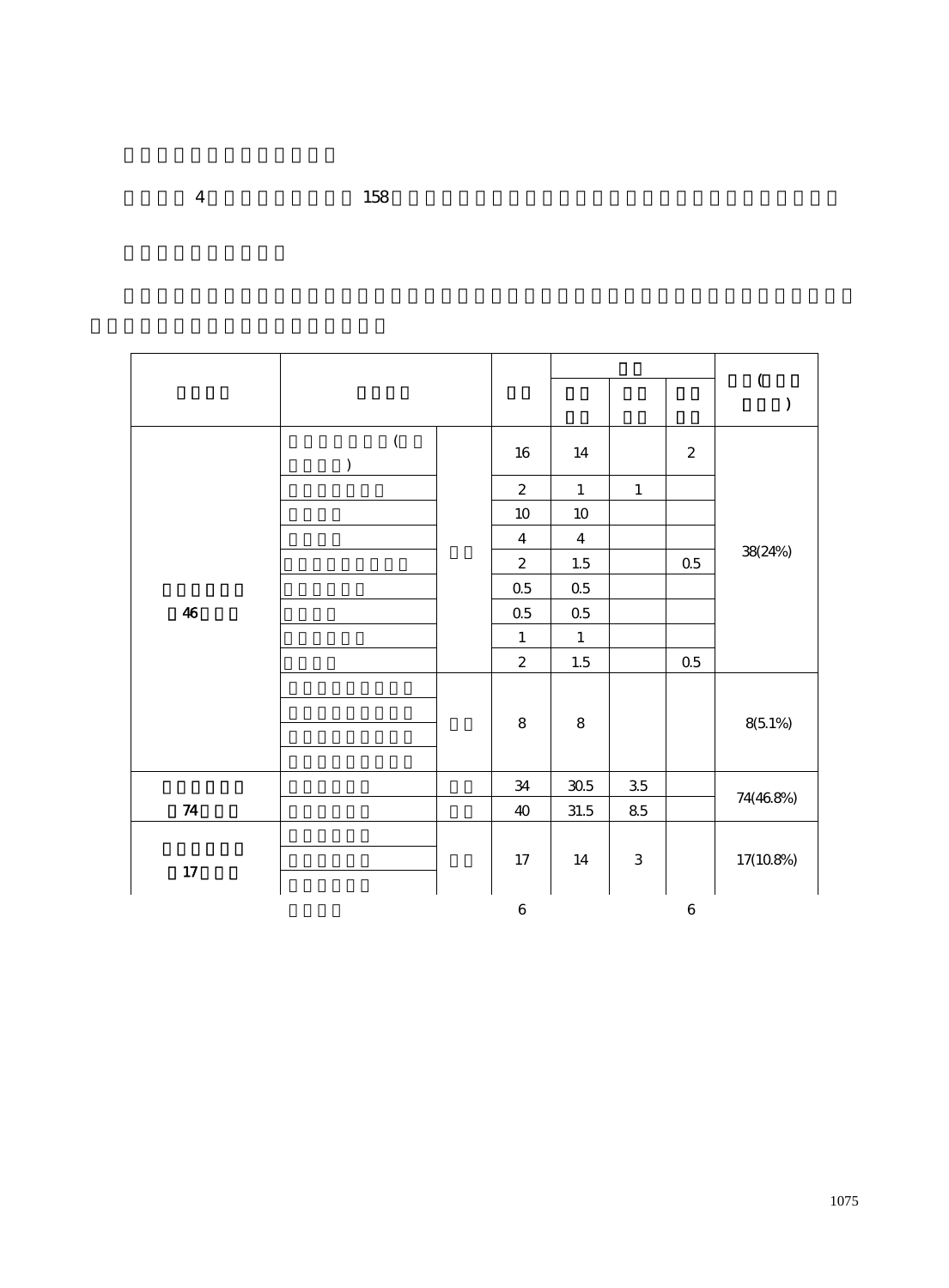| 1000010304 | Basic Principles of Marxism | 3 3 48 | -48 |  | $\sqrt{2}$<br>ٮ |  |  |
|------------|-----------------------------|--------|-----|--|-----------------|--|--|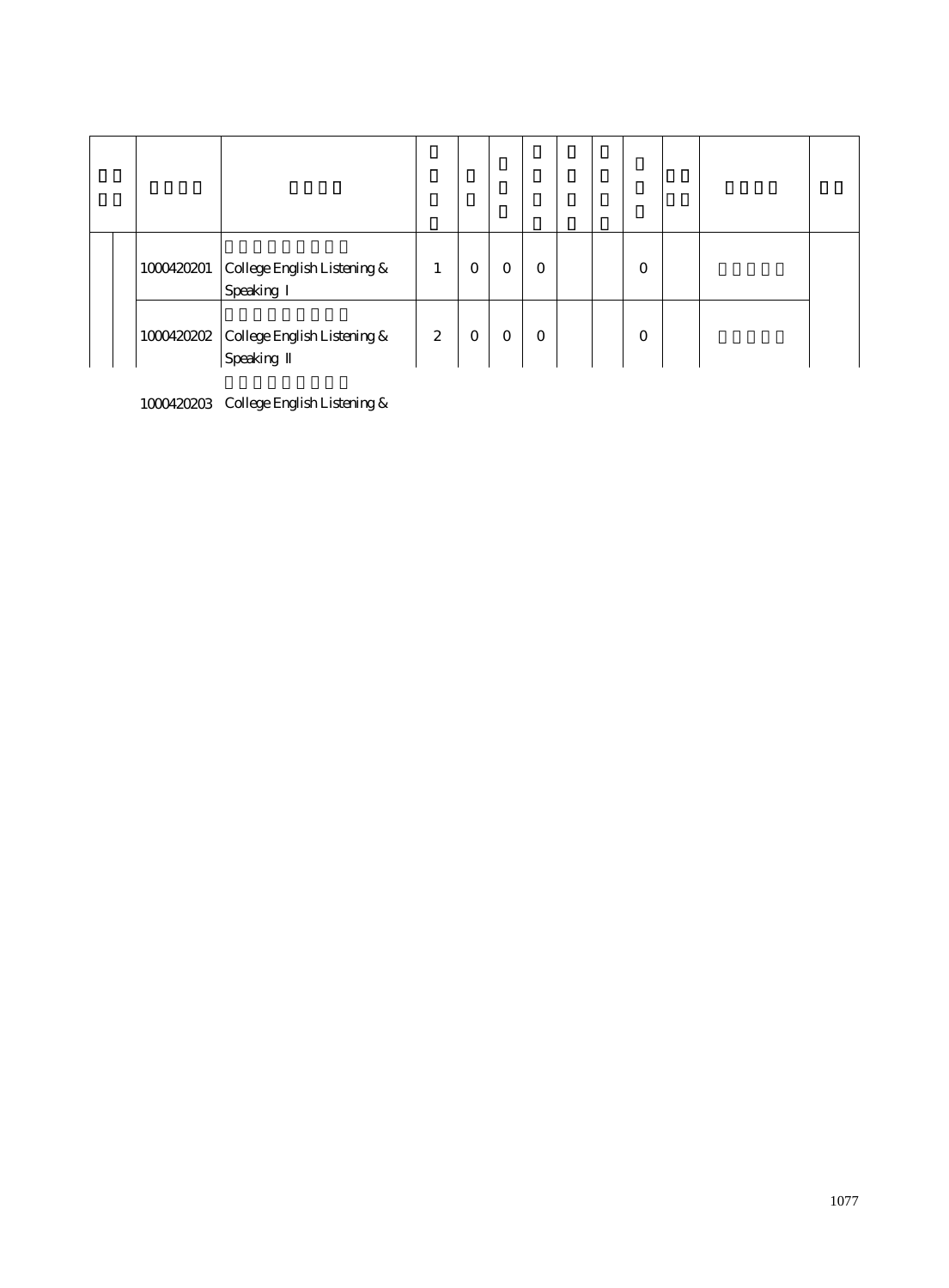|            | Social Development and Civic Education                                     |                |                |    |    |    |                |              | 8              |
|------------|----------------------------------------------------------------------------|----------------|----------------|----|----|----|----------------|--------------|----------------|
|            | Sports Art and A esthetic Experience<br>Health and Ecological Civilization |                |                |    |    |    |                | $\mathbf{u}$ | $\overline{c}$ |
| Education  | New Information Technology and Future                                      |                |                |    |    |    |                |              |                |
| 2051010401 | A( )<br>A dvanced Mathematics A (I)                                        | 1              | 4              | 64 | 64 |    | 6              |              |                |
| 2051020602 | A( )<br>A dvanced Mathematics A (II)                                       | $\overline{2}$ | 6              | 96 | 96 |    | 6              |              |                |
| 2050070404 | Theory of Probability and<br>Mathematical Statistics                       | 3              | 3              | 48 | 48 |    | 4              |              |                |
| 2050050403 | Linear Algebra                                                             | $\overline{4}$ | 3              | 48 | 48 |    | $\overline{4}$ |              |                |
| 2060010302 | B( )<br>University Physics B (I)                                           | $\overline{2}$ | 3              | 64 | 64 |    | $\overline{4}$ |              |                |
| 2060010303 | B( )<br>University Physics B (II)                                          | 3              | 3              | 48 | 48 |    | 3              |              |                |
| 2060000200 | B<br>College Physics Experiment B                                          | 3              | 1.5            | 42 | 6  | 36 | 3              |              |                |
| 2094100201 | Inorganic and Analytical<br>Chemis(I)                                      | $\mathbf{1}$   | 25             | 40 | 40 |    | 4              |              |                |
| 2094120202 | Inorganic and Analytical<br>Chemis(II)                                     | 2              | $\overline{2}$ | 32 | 32 |    | $\overline{4}$ |              |                |
| 2071060204 | Analytical Chemistry<br>Experiments                                        | $\mathbf{1}$   | 1              | 32 |    | 32 | 4              |              |                |
| 2380770202 | Inorganic Chemistry<br><b>Experiments</b>                                  | $\overline{2}$ | $\mathbf{1}$   | 32 |    | 32 | $\overline{4}$ |              |                |
| 4072050203 | Organic Chemistry                                                          | $\mathfrak{Z}$ | $\overline{c}$ | 32 | 32 |    | 4              |              |                |
| 2072070406 | Physical Chemistry                                                         | $\overline{4}$ | $\overline{2}$ | 32 | 32 |    | $\overline{4}$ |              |                |
| 3070160303 | Introduction of Environmental<br>Engineering                               | $\mathfrak{Z}$ | 1              | 16 | 16 |    | $\overline{2}$ |              |                |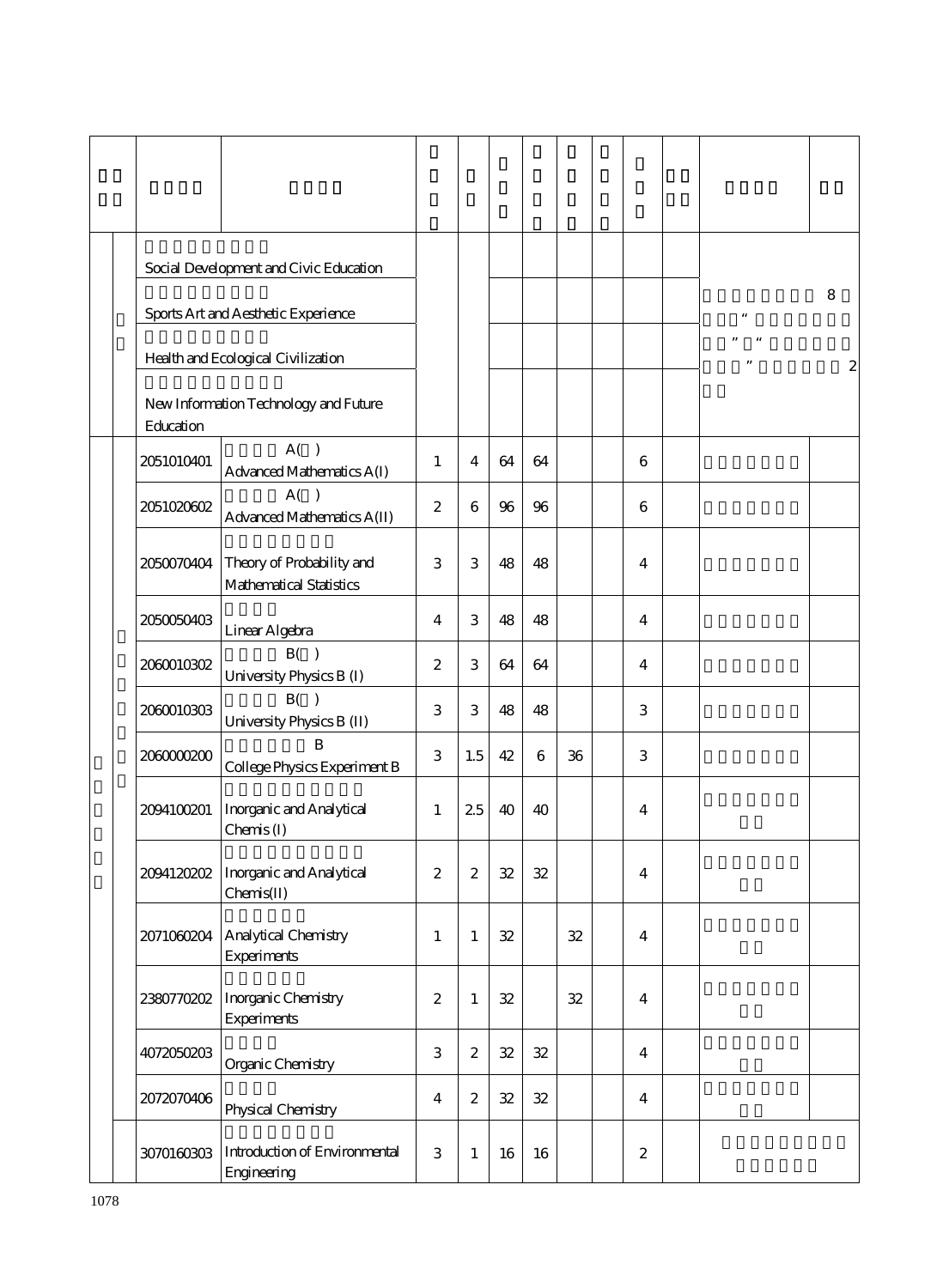| 3072120254 | Electrical and Electronic<br><b>Technology</b>               | 4              | $\overline{2}$ | 32 | 32 |    | 4              |  |
|------------|--------------------------------------------------------------|----------------|----------------|----|----|----|----------------|--|
| 2072100305 | Descriptive Geometry and<br>Engineering Drawing              | 5              | 3              | 48 | 48 |    | 4              |  |
| 3073020305 | Principles of Enviromental<br>Engineering                    | 5              | 25             | 40 | 40 |    | $\overline{4}$ |  |
| 2072150156 | Experiment of Enviromental<br>Engineering Principles         | 5              | $\overline{2}$ | 48 |    | 48 | 4              |  |
| 3072260305 | Environmental Monitoring                                     | 5              | 3              | 48 | 48 |    | $\overline{4}$ |  |
| 3072270205 | B<br>Experiments of Environmental<br>Monitoring B            | 5              | $\overline{2}$ | 48 |    | 48 | 6              |  |
| 2072280255 | Environmental Engineering<br>Microbiology                    | 5              | 25             | 40 | 40 |    | 4              |  |
| 3072290205 | Experiments of Environmental<br>Engineering Microbiology     | 5              | $\overline{2}$ | 48 |    | 48 | 5              |  |
| 3072330256 | Physical Pollution Control                                   | $\overline{4}$ | $\overline{2}$ | 32 | 32 |    | 4              |  |
|            | 3072310306 Air Pollution Control<br>Engineering              | 6              | $\mathfrak{Z}$ | 48 | 48 |    | 4              |  |
|            | 3072320256 Solid Waste Treatment and<br>Disposal             | 6              | 25             | 40 | 40 |    | 4              |  |
|            | ( )<br>3072300155   Water Pollution Control<br>Engineering I | 5              | $\overline{2}$ | 32 | 32 |    | 4              |  |
| 3072300306 | ( )<br>Water Pollution Control<br>Engineering II             | 6              | 3              | 48 | 48 |    | 4              |  |
| 4382010155 | Environmental Planning and<br>Management                     | 5              | $\overline{2}$ | 32 | 32 |    | 4              |  |
| 3072340356 | Environmental<br>Impact A ssessment                          | 6              | $\mathfrak{Z}$ | 48 | 48 |    | 4              |  |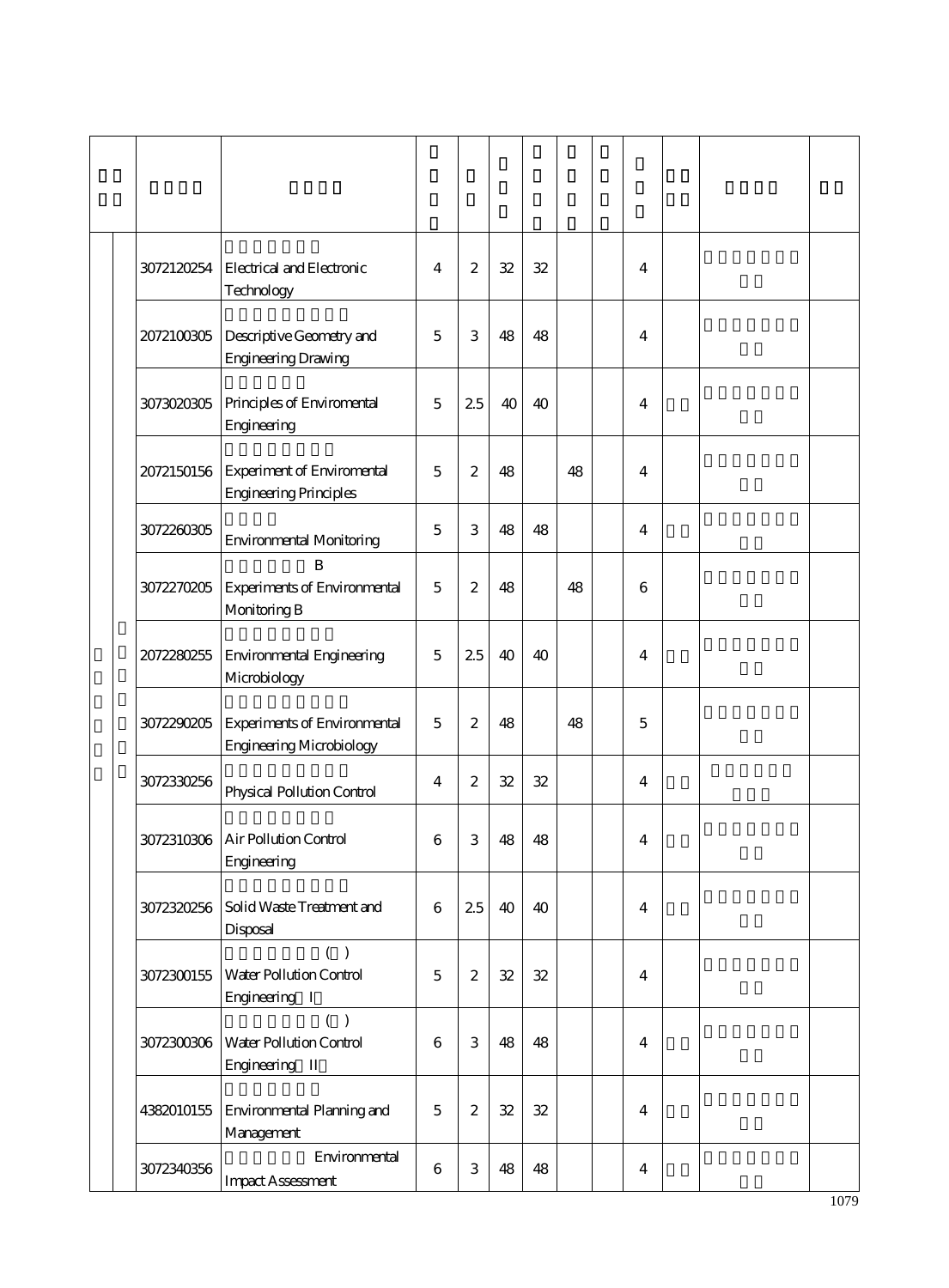| 3072330356           | Experiment of Enviromental<br>Engineering                                  | 6 | 25             | 60 |    | 60 |    | 6              |  |  |
|----------------------|----------------------------------------------------------------------------|---|----------------|----|----|----|----|----------------|--|--|
| 2070060153           | Organic Chemistry<br>Experiments                                           | 3 | 1              | 32 |    | 32 |    | 4              |  |  |
| 2072080206 Chemistry | Physical<br><b>Experiments</b>                                             | 4 | 1              | 32 |    | 32 |    | 5              |  |  |
| 3072110303           | Engineering Mechanics                                                      | 3 | 3              | 48 | 48 |    |    | 4              |  |  |
| 3073010304           | Hydromechanics                                                             | 4 | 25             | 40 | 40 |    |    | 4              |  |  |
| 3388680205           | Mathematical Model of<br>Environmental System                              | 5 | 1.5            | 24 | 24 |    |    | 4              |  |  |
| 4078590205           | CAD<br>CAD Aided Design                                                    | 4 | 2              | 32 | 16 |    | 16 | 4              |  |  |
| 4382020156           | <b>Construction Project</b><br>Engineering Management and<br><b>Budget</b> | 6 | 2              | 32 | 32 |    |    | 4              |  |  |
| 4382030156           | Environment Engineering<br>Construction Technique                          | 6 | 1.5            | 24 | 24 |    |    | 4              |  |  |
| 4078540157           | Environmental Ethics                                                       | 4 | 1              | 16 | 16 |    |    | $\overline{2}$ |  |  |
| 2070070303           | Instrumental Analysis                                                      | 3 | $\overline{2}$ | 32 | 32 |    |    | $\overline{4}$ |  |  |
| 4072010204           | Introduction to Environmental<br>Science                                   | 4 | 25             | 40 | 40 |    |    | 4              |  |  |
| 2072020103           | <b>Basic Experiment and Practice</b><br>of Environmental Science           | 4 | 1.5            | 36 |    | 36 |    | 6              |  |  |
|                      | 4078550206 Environmental Ecology<br>Engineering                            | 3 | 3              | 48 | 48 |    |    | 4              |  |  |
| 4072030205           | Environmental Chemistry                                                    | 6 | 3              | 48 | 48 |    |    | 4              |  |  |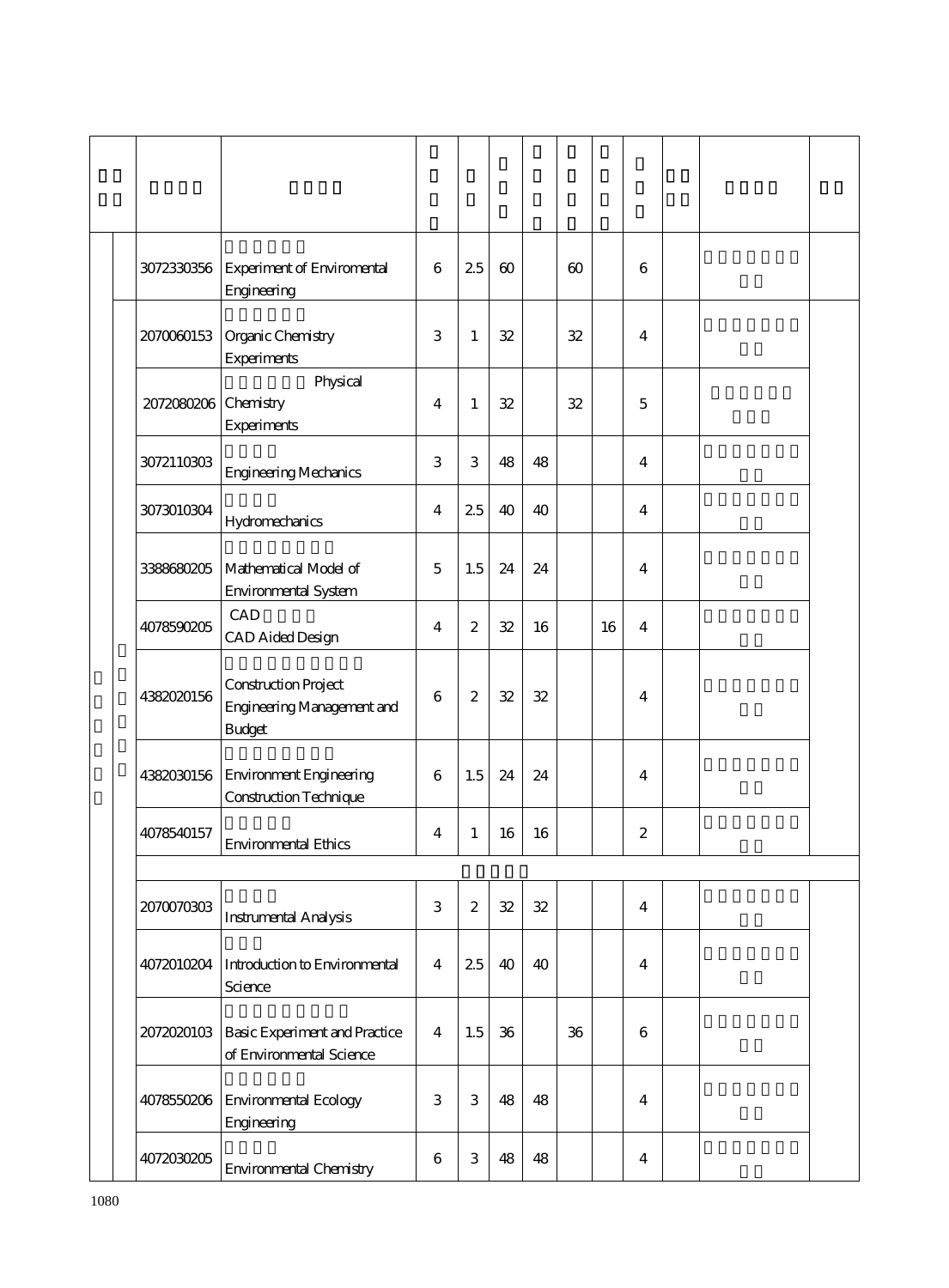| 4388570206 | Green Chemistry and<br>Engineering                                   | 5                | $\overline{2}$ | 32        | 32 |    |   | $\overline{4}$ |  |  |
|------------|----------------------------------------------------------------------|------------------|----------------|-----------|----|----|---|----------------|--|--|
|            |                                                                      |                  |                |           |    |    |   |                |  |  |
| 3078520156 | Retrieval of Literature                                              | 5                | 1.5            | 24        | 24 |    |   | 6              |  |  |
| 4078510205 | Specialized English                                                  | 5                | $\overline{2}$ | 32        | 32 |    |   | $\overline{4}$ |  |  |
| 4380670205 | Environmental Engineering<br>Instrumentation and Automation          | 5                | $\overline{2}$ | 32        | 32 |    |   | 4              |  |  |
| 3072350156 | Case Study of Environmental<br>Impact A ssessment                    | 6                | $\overline{2}$ | 32        | 32 |    |   | 8              |  |  |
| 4078570206 | Cleaner<br>Production and Process Safety                             | 6                | $\overline{2}$ | 32        | 32 |    |   | $\overline{2}$ |  |  |
| 3073030206 | Industrial Wastewater<br><b>Treatment and Circular</b><br>Technology | 6                | $\overline{2}$ | 32        | 32 |    |   | $\overline{4}$ |  |  |
| 4380770206 | Water Supply Engineering                                             | 6                | $\overline{2}$ | 32        | 32 |    |   | $\overline{4}$ |  |  |
| 4380780206 | Environmental Damage<br>I dentification and A ssessment              | 6                | $\overline{2}$ | 32        | 32 |    |   | $\overline{4}$ |  |  |
|            | 4388600206 Environmental Protection<br>Equipment                     | $\boldsymbol{6}$ | $\overline{2}$ | 32        | 32 |    |   | 4              |  |  |
|            |                                                                      |                  |                |           |    |    |   |                |  |  |
|            | 2072110206 Environmental & Resource<br>Economics                     | 6                | 3              | 48        | 48 |    |   | $\overline{4}$ |  |  |
| 4078100206 | Environmental Law                                                    | $\overline{4}$   | 3              | 48        | 48 |    |   | $\overline{4}$ |  |  |
| 2072350108 | Course Internship for<br>Environmental Impact<br>A ssessment         | 6                | $\overline{2}$ | 48        |    | 48 |   |                |  |  |
| 3078580206 | Design for Treatment and<br>Disposal of Solid Wastes                 | 6                | $\mathbf{1}$   | $\vert$ 1 |    |    | 1 | 1              |  |  |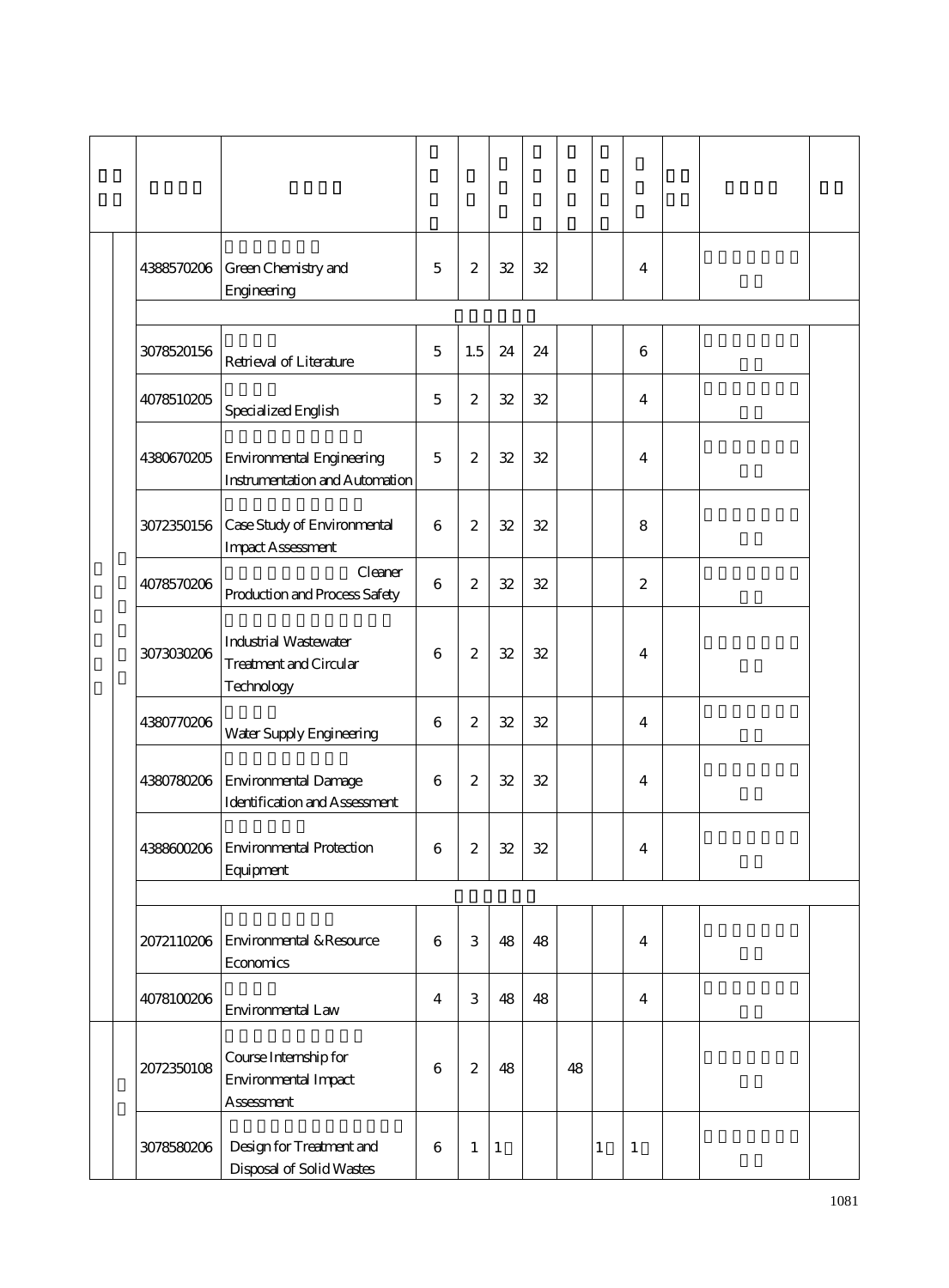| 3072360207 | Design for Water Pollution<br>Control Engineering | $\overline{7}$ | $\overline{2}$ | $\overline{2}$ |  | 2  | $\overline{2}$ |  |  |
|------------|---------------------------------------------------|----------------|----------------|----------------|--|----|----------------|--|--|
| 3072360107 | Design for Air Pollution Control<br>Engineering   | $\overline{7}$ | $\mathbf{1}$   | $\mathbf{1}$   |  | 1  | 1              |  |  |
| 3072370307 | Fundamental Training                              | 4              | 1              | $\mathbf{1}$   |  |    | 1              |  |  |
| 3072370507 | Production Practice                               | 6              | $\overline{2}$ | $\overline{2}$ |  | 2  | $\overline{2}$ |  |  |
| 1000210600 | <b>Graduation Practice</b>                        | 7              | 6              | 6              |  | 6  | 6              |  |  |
| 2074131408 | Graduation Thesis (Design)                        | 8<br>7         | 6              | 12             |  | 12 | 12             |  |  |

 $32 \t1 \t24 \t1$ 

 $\frac{u}{\sqrt{u}}$ 

 $158$  25  $25$  16 1

 $\frac{1}{\pi}$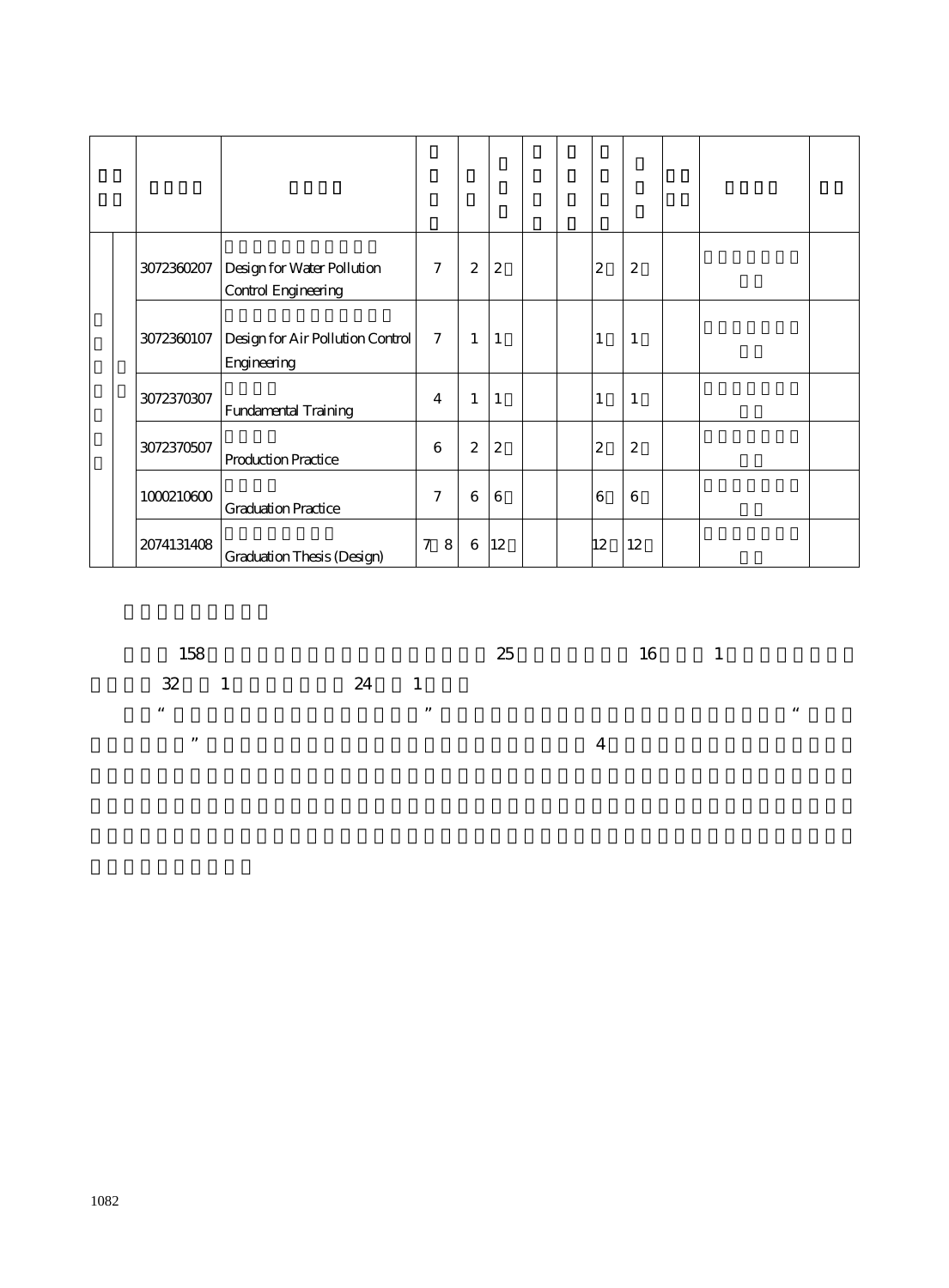## 1.  $\blacksquare$

- $2 \,$
- $3.$
- $4.$

- 1.  $\blacksquare$
- $2 \thinspace$
- $3.$
- $4.$
- $5.$
- $\epsilon$ .
- $7.$
- $8.$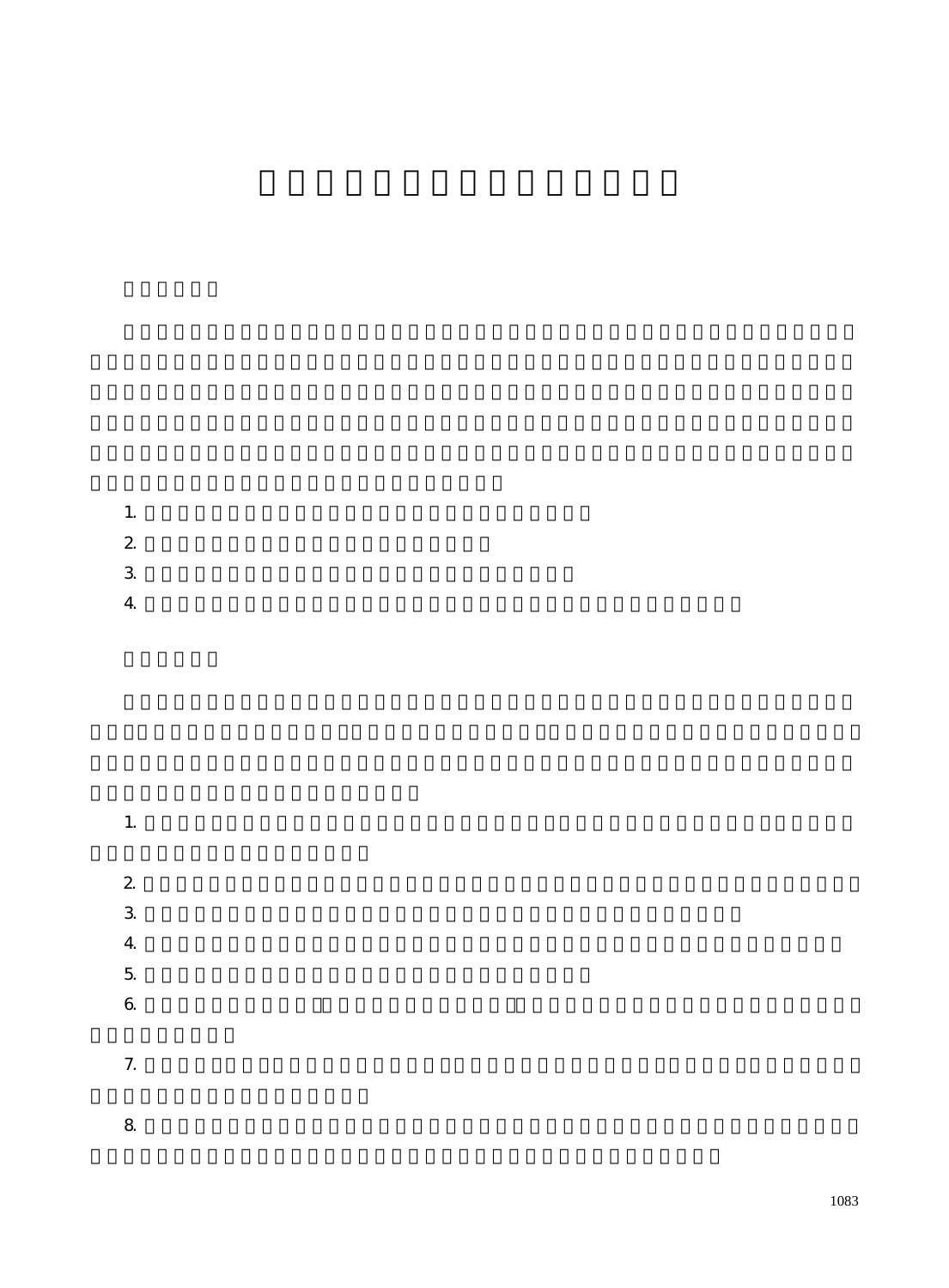$\frac{1}{2}$  and  $\frac{1}{2}$  and  $\frac{1}{2}$  and  $\frac{1}{2}$  and  $\frac{1}{2}$  and  $\frac{1}{2}$  and  $\frac{1}{2}$  and  $\frac{1}{2}$  and  $\frac{1}{2}$  and  $\frac{1}{2}$  and  $\frac{1}{2}$  and  $\frac{1}{2}$  and  $\frac{1}{2}$  and  $\frac{1}{2}$  and  $\frac{1}{2}$  and  $\frac{1}{2}$  a

(a)  $\mathbf{u} = \mathbf{u} - \mathbf{u} - \mathbf{u} - \mathbf{u} - \mathbf{u} - \mathbf{u} - \mathbf{u} - \mathbf{u} - \mathbf{u} - \mathbf{u} - \mathbf{u} - \mathbf{u} - \mathbf{u} - \mathbf{u} - \mathbf{u} - \mathbf{u} - \mathbf{u} - \mathbf{u} - \mathbf{u} - \mathbf{u} - \mathbf{u} - \mathbf{u} - \mathbf{u} - \mathbf{u} - \mathbf{u} - \mathbf{u} - \mathbf{u} - \mathbf{u} - \mathbf{u} - \mathbf{u}$ 

|                | 2 | 3 |  |
|----------------|---|---|--|
| 1              |   |   |  |
| $\overline{2}$ |   |   |  |
| 3              |   |   |  |
| 4              |   |   |  |
| 5              |   |   |  |
| 6              |   |   |  |
| 7<br>$\prime$  |   |   |  |
| 8              |   |   |  |

 $\frac{H}{\sqrt{GM}}$  and  $\frac{H}{\sqrt{GM}}$  and  $\frac{H}{\sqrt{GM}}$  and  $\frac{H}{\sqrt{GM}}$ 



|  |             | $\mathbf{1}$                                                | $\overline{2}$                                                                                             | $\mathfrak{Z}$            | $\overline{4}$            | 5                         | $\boldsymbol{6}$                                                                                           | $\overline{7}$            | 8                         |
|--|-------------|-------------------------------------------------------------|------------------------------------------------------------------------------------------------------------|---------------------------|---------------------------|---------------------------|------------------------------------------------------------------------------------------------------------|---------------------------|---------------------------|
|  |             |                                                             |                                                                                                            |                           |                           |                           |                                                                                                            | $\boldsymbol{\mathsf{H}}$ | $\boldsymbol{\mathsf{H}}$ |
|  |             |                                                             |                                                                                                            |                           | $\mathsf L$               | $\mathsf L$               | $\mathsf{M}% _{T}=\mathsf{M}_{T}\!\left( a,b\right) ,\ \mathsf{M}_{T}=\mathsf{M}_{T}\!\left( a,b\right) ,$ | $\sf H$                   |                           |
|  |             |                                                             |                                                                                                            |                           |                           |                           |                                                                                                            | $\boldsymbol{\mathsf{H}}$ | $\mathsf{H}$              |
|  |             |                                                             |                                                                                                            |                           |                           |                           | ${\sf M}$                                                                                                  | M                         |                           |
|  |             |                                                             |                                                                                                            | $\boldsymbol{\mathsf{H}}$ | $\boldsymbol{\mathsf{H}}$ | $\boldsymbol{\mathsf{H}}$ | ${\sf M}$                                                                                                  | $\boldsymbol{\mathsf{H}}$ | $\boldsymbol{\mathsf{H}}$ |
|  |             |                                                             |                                                                                                            |                           |                           |                           |                                                                                                            | $\mathsf L$               | $\boldsymbol{\mathsf{H}}$ |
|  |             |                                                             |                                                                                                            |                           | ${\sf M}$                 |                           |                                                                                                            | ${\sf M}$                 | $\boldsymbol{\mathsf{H}}$ |
|  |             |                                                             |                                                                                                            |                           |                           |                           |                                                                                                            | $\boldsymbol{\mathsf{H}}$ | $\mathsf{H}$              |
|  |             | $\boldsymbol{\mathsf{H}}$                                   |                                                                                                            |                           |                           |                           | ${\sf M}$                                                                                                  |                           |                           |
|  |             |                                                             |                                                                                                            |                           |                           |                           |                                                                                                            | ${\sf M}$                 | $\mathsf H$               |
|  |             |                                                             |                                                                                                            |                           |                           |                           |                                                                                                            | ${\sf M}$                 | $\boldsymbol{\mathsf{H}}$ |
|  |             |                                                             |                                                                                                            |                           |                           |                           |                                                                                                            | ${\sf M}$                 | $\boldsymbol{\mathsf{H}}$ |
|  |             | ${\sf M}$                                                   |                                                                                                            |                           |                           |                           | $\boldsymbol{\mathsf{H}}$                                                                                  | ${\sf M}$                 | $\boldsymbol{\mathsf{H}}$ |
|  | $\mathsf A$ | ${\sf M}$                                                   | $\mathsf L$                                                                                                | ${\sf M}$                 |                           |                           | ${\sf M}$                                                                                                  |                           |                           |
|  |             | ${\sf M}$                                                   | L                                                                                                          | ${\sf M}$                 |                           |                           | ${\sf M}$                                                                                                  |                           |                           |
|  | $\sf B$     | $\boldsymbol{\mathsf{H}}$                                   | ${\sf M}$                                                                                                  |                           |                           |                           | L                                                                                                          |                           |                           |
|  | $\sf B$     | $\boldsymbol{\mathsf{H}}$                                   | ${\sf M}$                                                                                                  |                           |                           |                           | L                                                                                                          |                           |                           |
|  |             | $\boldsymbol{\mathsf{H}}$                                   | ${\sf M}$                                                                                                  |                           |                           |                           | $\mathsf L$                                                                                                |                           |                           |
|  |             | $\boldsymbol{\mathsf{H}}$                                   | ${\sf M}$                                                                                                  |                           |                           |                           | L                                                                                                          |                           |                           |
|  |             | $\boldsymbol{\mathsf{H}}$                                   | ${\sf M}$                                                                                                  |                           |                           |                           | $\mathsf L$                                                                                                |                           |                           |
|  |             | $\boldsymbol{\mathsf{H}}$                                   | ${\sf M}$                                                                                                  |                           |                           |                           | L                                                                                                          |                           |                           |
|  |             | $\mathsf{H}% _{\mathbb{R}}^{1}\left( \mathbb{R}^{2}\right)$ | $\mathsf{M}% _{T}=\mathsf{M}_{T}\!\left( a,b\right) ,\ \mathsf{M}_{T}=\mathsf{M}_{T}\!\left( a,b\right) ,$ |                           |                           |                           | $\mathsf L$                                                                                                |                           |                           |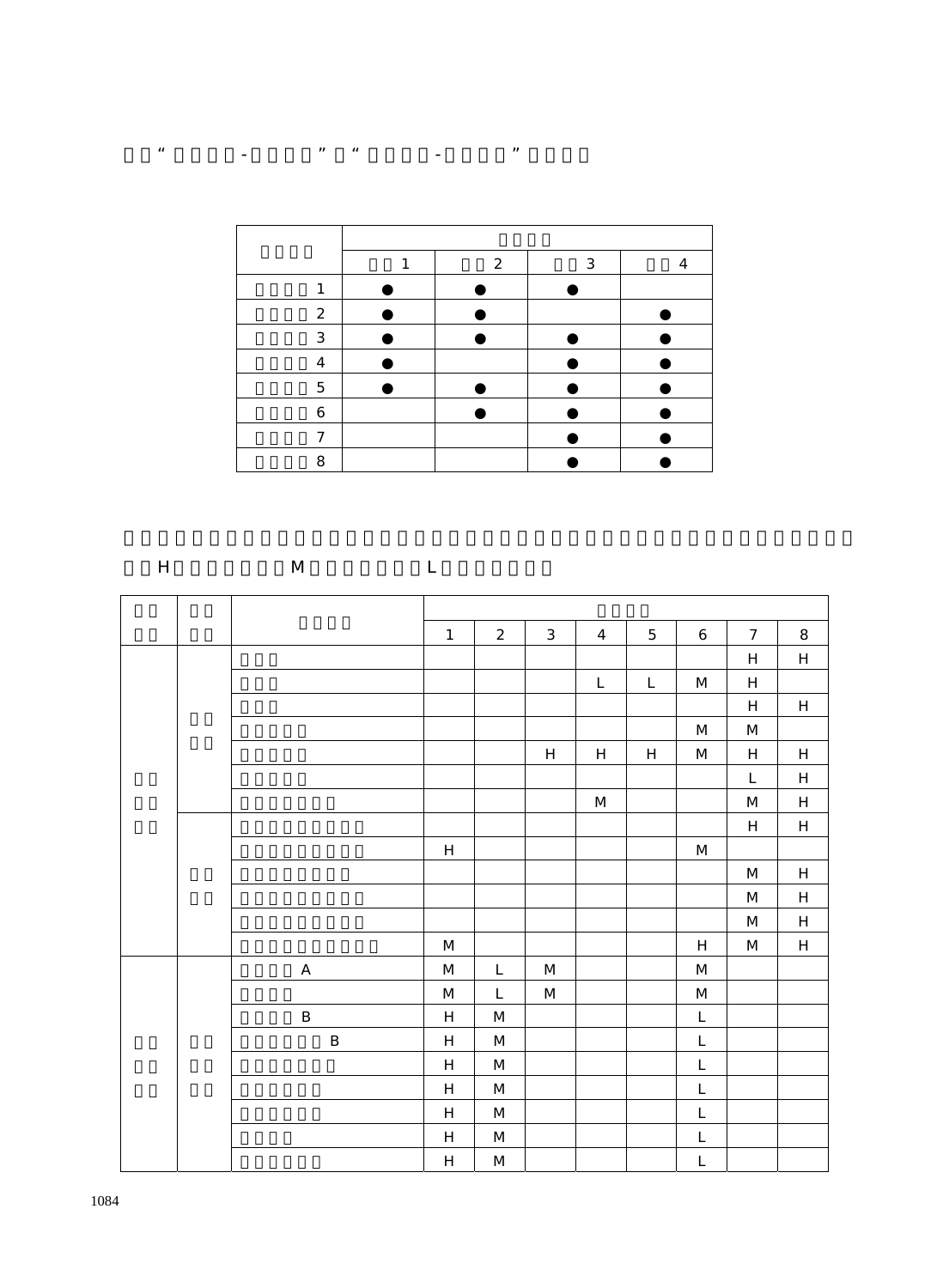|  |            | $\mathbf{1}$              | $\overline{2}$            | $\ensuremath{\mathsf{3}}$ | $\overline{4}$                                                                                             | 5                                                                                                          | $\boldsymbol{6}$                                                                                           | $\overline{7}$            | 8                                                                                                          |
|--|------------|---------------------------|---------------------------|---------------------------|------------------------------------------------------------------------------------------------------------|------------------------------------------------------------------------------------------------------------|------------------------------------------------------------------------------------------------------------|---------------------------|------------------------------------------------------------------------------------------------------------|
|  |            |                           | $\boldsymbol{\mathsf{H}}$ |                           | $\mathsf{M}% _{T}=\mathsf{M}_{T}\!\left( a,b\right) ,\ \mathsf{M}_{T}=\mathsf{M}_{T}\!\left( a,b\right) ,$ | $\mathsf{M}% _{T}=\mathsf{M}_{T}\!\left( a,b\right) ,\ \mathsf{M}_{T}=\mathsf{M}_{T}\!\left( a,b\right) ,$ |                                                                                                            |                           |                                                                                                            |
|  |            | $\boldsymbol{\mathsf{H}}$ | $\boldsymbol{\mathsf{H}}$ |                           |                                                                                                            |                                                                                                            | ${\sf M}$                                                                                                  |                           |                                                                                                            |
|  |            | ${\sf M}$                 | $\boldsymbol{\mathsf{H}}$ |                           |                                                                                                            |                                                                                                            | $\mathsf{M}% _{T}=\mathsf{M}_{T}\!\left( a,b\right) ,\ \mathsf{M}_{T}=\mathsf{M}_{T}\!\left( a,b\right) ,$ |                           |                                                                                                            |
|  |            |                           | $\boldsymbol{\mathsf{H}}$ |                           |                                                                                                            |                                                                                                            | ${\sf M}$                                                                                                  | L                         | $\mathsf L$                                                                                                |
|  |            |                           | $\boldsymbol{\mathsf{H}}$ | $\boldsymbol{\mathsf{H}}$ |                                                                                                            |                                                                                                            |                                                                                                            | ${\sf M}$                 | ${\sf M}$                                                                                                  |
|  |            | $\boldsymbol{\mathsf{H}}$ | $\boldsymbol{\mathsf{H}}$ |                           |                                                                                                            |                                                                                                            |                                                                                                            |                           |                                                                                                            |
|  |            |                           |                           |                           |                                                                                                            | $\boldsymbol{\mathsf{H}}$                                                                                  |                                                                                                            | $\boldsymbol{\mathsf{H}}$ | $\mathsf{M}% _{T}=\mathsf{M}_{T}\!\left( a,b\right) ,\ \mathsf{M}_{T}=\mathsf{M}_{T}\!\left( a,b\right) ,$ |
|  |            |                           |                           | $\boldsymbol{\mathsf{H}}$ |                                                                                                            |                                                                                                            | L                                                                                                          | $\boldsymbol{\mathsf{H}}$ | $\mathsf{M}% _{T}=\mathsf{M}_{T}\!\left( a,b\right) ,\ \mathsf{M}_{T}=\mathsf{M}_{T}\!\left( a,b\right) ,$ |
|  |            |                           |                           |                           |                                                                                                            | $\mathsf{M}% _{T}=\mathsf{M}_{T}\!\left( a,b\right) ,\ \mathsf{M}_{T}=\mathsf{M}_{T}$                      | $\mathsf{M}% _{T}=\mathsf{M}_{T}\!\left( a,b\right) ,\ \mathsf{M}_{T}=\mathsf{M}_{T}$                      | ${\sf M}$                 | $\boldsymbol{\mathsf{H}}$                                                                                  |
|  |            |                           | $\boldsymbol{\mathsf{H}}$ |                           |                                                                                                            |                                                                                                            | $\boldsymbol{\mathsf{H}}$                                                                                  | ${\sf M}$                 | ${\sf M}$                                                                                                  |
|  |            |                           | $\boldsymbol{\mathsf{H}}$ |                           |                                                                                                            |                                                                                                            | ${\sf M}$                                                                                                  | ${\sf M}$                 | $\mathsf{M}% _{T}=\mathsf{M}_{T}\!\left( a,b\right) ,\ \mathsf{M}_{T}=\mathsf{M}_{T}\!\left( a,b\right) ,$ |
|  |            |                           | $\sf H$                   | $\boldsymbol{\mathsf{H}}$ | M                                                                                                          | ${\sf M}$                                                                                                  |                                                                                                            |                           |                                                                                                            |
|  |            |                           | $\boldsymbol{\mathsf{H}}$ | $\boldsymbol{\mathsf{H}}$ | ${\sf M}$                                                                                                  | ${\sf M}$                                                                                                  |                                                                                                            |                           |                                                                                                            |
|  |            |                           |                           |                           | $\boldsymbol{\mathsf{H}}$                                                                                  | $\boldsymbol{\mathsf{H}}$                                                                                  |                                                                                                            | ${\sf M}$                 | ${\sf M}$                                                                                                  |
|  |            |                           | $\boldsymbol{\mathsf{H}}$ | $\boldsymbol{\mathsf{H}}$ | H                                                                                                          | $\boldsymbol{\mathsf{H}}$                                                                                  | $\mathsf{M}% _{T}=\mathsf{M}_{T}\!\left( a,b\right) ,\ \mathsf{M}_{T}=\mathsf{M}_{T}\!\left( a,b\right) ,$ |                           |                                                                                                            |
|  |            |                           |                           |                           |                                                                                                            |                                                                                                            |                                                                                                            |                           |                                                                                                            |
|  |            |                           | ${\sf M}$                 |                           |                                                                                                            |                                                                                                            | ${\sf M}$                                                                                                  |                           |                                                                                                            |
|  |            | $\boldsymbol{\mathsf{H}}$ |                           | H                         |                                                                                                            |                                                                                                            | ${\sf M}$                                                                                                  |                           |                                                                                                            |
|  |            |                           | $\boldsymbol{\mathsf{H}}$ |                           | M                                                                                                          | ${\sf M}$                                                                                                  |                                                                                                            |                           |                                                                                                            |
|  |            |                           | $\boldsymbol{\mathsf{H}}$ | ${\sf M}$                 |                                                                                                            | ${\sf M}$                                                                                                  | M                                                                                                          | ${\sf M}$                 |                                                                                                            |
|  | $\sf B$    |                           | $\boldsymbol{\mathsf{H}}$ | ${\sf M}$                 |                                                                                                            | ${\sf M}$                                                                                                  | ${\sf M}$                                                                                                  | ${\sf M}$                 |                                                                                                            |
|  |            | $\boldsymbol{\mathsf{H}}$ |                           | $\boldsymbol{\mathsf{H}}$ |                                                                                                            |                                                                                                            | $\mathsf{M}% _{T}=\mathsf{M}_{T}\!\left( a,b\right) ,\ \mathsf{M}_{T}=\mathsf{M}_{T}\!\left( a,b\right) ,$ |                           |                                                                                                            |
|  |            | $\boldsymbol{\mathsf{H}}$ | ${\sf M}$                 |                           |                                                                                                            |                                                                                                            | ${\sf M}$                                                                                                  | ${\sf M}$                 | ${\sf M}$                                                                                                  |
|  |            | $\boldsymbol{\mathsf{H}}$ | ${\sf M}$                 |                           |                                                                                                            |                                                                                                            | ${\sf M}$                                                                                                  | ${\sf M}$                 | ${\sf M}$                                                                                                  |
|  | <b>CAD</b> | $\boldsymbol{\mathsf{H}}$ |                           | H                         |                                                                                                            |                                                                                                            | M                                                                                                          |                           |                                                                                                            |
|  |            |                           |                           |                           | $\mathsf{H}$                                                                                               | H                                                                                                          |                                                                                                            | ${\sf M}$                 | ${\sf M}$                                                                                                  |
|  |            | $\boldsymbol{\mathsf{H}}$ |                           |                           |                                                                                                            |                                                                                                            | ${\sf M}$                                                                                                  |                           |                                                                                                            |
|  |            | $\boldsymbol{\mathsf{H}}$ | ${\sf M}$                 |                           |                                                                                                            |                                                                                                            | $\mathsf{M}% _{T}=\mathsf{M}_{T}\!\left( a,b\right) ,\ \mathsf{M}_{T}=\mathsf{M}_{T}$                      | M                         | $\boldsymbol{\mathsf{H}}$                                                                                  |
|  |            | $\boldsymbol{\mathsf{H}}$ | ${\sf M}$                 |                           |                                                                                                            |                                                                                                            | ${\sf M}$                                                                                                  | ${\sf M}$                 | H                                                                                                          |
|  |            |                           |                           |                           | ${\sf M}$                                                                                                  |                                                                                                            | $\boldsymbol{\mathsf{H}}$                                                                                  |                           |                                                                                                            |
|  |            |                           | ${\sf M}$                 |                           |                                                                                                            |                                                                                                            | H                                                                                                          |                           |                                                                                                            |
|  |            | $\boldsymbol{\mathsf{H}}$ |                           |                           |                                                                                                            |                                                                                                            | ${\sf M}$                                                                                                  | ${\sf M}$                 | ${\sf M}$                                                                                                  |
|  |            | $\boldsymbol{\mathsf{H}}$ | $\boldsymbol{\mathsf{H}}$ | ${\sf M}$                 |                                                                                                            |                                                                                                            |                                                                                                            | ${\sf M}$                 | ${\sf M}$                                                                                                  |
|  |            | $\boldsymbol{\mathsf{H}}$ | $\boldsymbol{\mathsf{H}}$ | ${\sf M}$                 |                                                                                                            |                                                                                                            |                                                                                                            | ${\sf M}$                 | ${\sf M}$                                                                                                  |
|  |            | H                         |                           |                           |                                                                                                            |                                                                                                            | ${\sf M}$                                                                                                  | ${\sf M}$                 | ${\sf M}$                                                                                                  |
|  |            | H                         | $\boldsymbol{\mathsf{H}}$ |                           |                                                                                                            |                                                                                                            | ${\sf M}$                                                                                                  | ${\sf M}$                 | ${\sf M}$                                                                                                  |
|  |            |                           | $\boldsymbol{\mathsf{H}}$ | H                         | ${\sf M}$                                                                                                  |                                                                                                            |                                                                                                            |                           |                                                                                                            |
|  |            |                           |                           |                           | $\boldsymbol{\mathsf{H}}$                                                                                  | H                                                                                                          |                                                                                                            | ${\sf M}$                 | ${\sf M}$                                                                                                  |
|  |            |                           |                           |                           | $\boldsymbol{\mathsf{H}}$                                                                                  | H                                                                                                          | ${\sf M}$                                                                                                  | $\boldsymbol{\mathsf{H}}$ | H                                                                                                          |
|  |            | $\mathsf L$               | $\boldsymbol{\mathsf{H}}$ | H                         | $\boldsymbol{\mathsf{H}}$                                                                                  | $\boldsymbol{\mathsf{H}}$                                                                                  | ${\sf M}$                                                                                                  | $\boldsymbol{\mathsf{H}}$ | $\mathsf{M}% _{T}=\mathsf{M}_{T}\!\left( a,b\right) ,\ \mathsf{M}_{T}=\mathsf{M}_{T}\!\left( a,b\right) ,$ |
|  |            | $\boldsymbol{\mathsf{H}}$ | H                         | $\boldsymbol{\mathsf{H}}$ | $\boldsymbol{\mathsf{H}}$                                                                                  | H                                                                                                          | H                                                                                                          | $\boldsymbol{\mathsf{H}}$ | $\mathsf H$                                                                                                |
|  |            | ${\sf M}$                 | H                         | ${\sf M}$                 | $\boldsymbol{\mathsf{H}}$                                                                                  | $\mathsf L$                                                                                                | ${\sf M}$                                                                                                  | ${\sf M}$                 | ${\sf M}$                                                                                                  |
|  |            | ${\sf M}$                 | $\boldsymbol{\mathsf{H}}$ | ${\sf M}$                 | $\boldsymbol{\mathsf{H}}$                                                                                  | $\mathsf L$                                                                                                | ${\sf M}$                                                                                                  | ${\sf M}$                 | ${\sf M}$                                                                                                  |
|  |            | ${\sf M}$                 | H                         | ${\sf M}$                 | $\boldsymbol{\mathsf{H}}$                                                                                  | L                                                                                                          | ${\sf M}$                                                                                                  | ${\sf M}$                 | ${\sf M}$                                                                                                  |
|  |            | M                         | H                         | H                         | M                                                                                                          | M                                                                                                          | H                                                                                                          | $\mathsf L$               | ${\sf M}$                                                                                                  |
|  |            |                           |                           |                           |                                                                                                            |                                                                                                            |                                                                                                            |                           |                                                                                                            |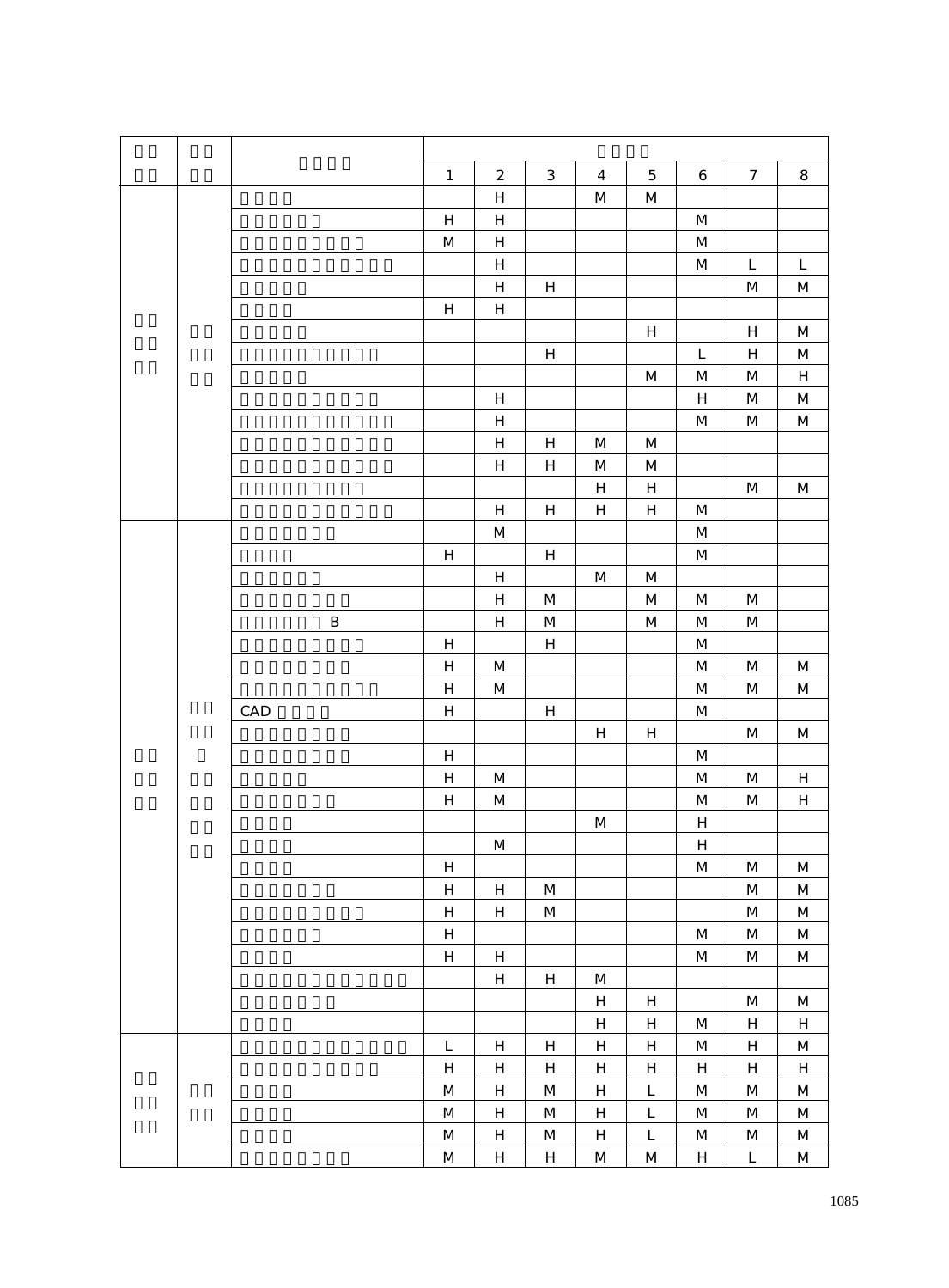|            |                          |  | $\boldsymbol{6}$ |                    |              | $\epsilon$     |                          |
|------------|--------------------------|--|------------------|--------------------|--------------|----------------|--------------------------|
| $\pmb{20}$ |                          |  | $\sqrt{2}$       |                    |              | $\overline{2}$ |                          |
|            |                          |  | $\mathbf{1}$     |                    |              | $\mathbf{1}$   | 20(12.8%)                |
|            |                          |  | $\sqrt{3}$       |                    |              | 3              |                          |
|            |                          |  | $\sqrt{2}$       |                    |              | $\sqrt{2}$     |                          |
| 28         |                          |  | 26.5             | 18                 | 8.5          |                | 26.5(17.0%)              |
| 63         |                          |  | 33.5             | 31.5               | 1.5          | 0.5            |                          |
|            |                          |  | $30\,$           | 25.5               | 4.5          |                | 63.5(40.7%)              |
|            |                          |  | $\,8\,$          | $\,8\,$            |              |                | $8(5.1\%)$               |
|            |                          |  | $\overline{2}$   | 1.5                |              | 0.5            |                          |
|            |                          |  | $\mathbf{1}$     | $\mathbf{1}$       |              |                |                          |
| 46         |                          |  | 0.5              | 0.5                |              |                |                          |
|            |                          |  | 0.5              | $0.5\,$            |              |                |                          |
|            |                          |  | $\overline{2}$   | $1.5\,$            |              | 0.5            | 38(24.4%)                |
|            |                          |  | $\overline{4}$   | $\overline{4}$     |              |                |                          |
|            |                          |  | 10               | 10                 |              |                |                          |
|            | $\big($<br>$\mathcal{E}$ |  | 16<br>$\sqrt{2}$ | 14<br>$\mathbf{1}$ | $\mathbf{1}$ | $\overline{2}$ |                          |
|            |                          |  |                  |                    |              |                | $\lambda$                |
|            |                          |  |                  |                    |              |                | $\overline{\mathcal{L}}$ |

 $4$   $156$ 

1086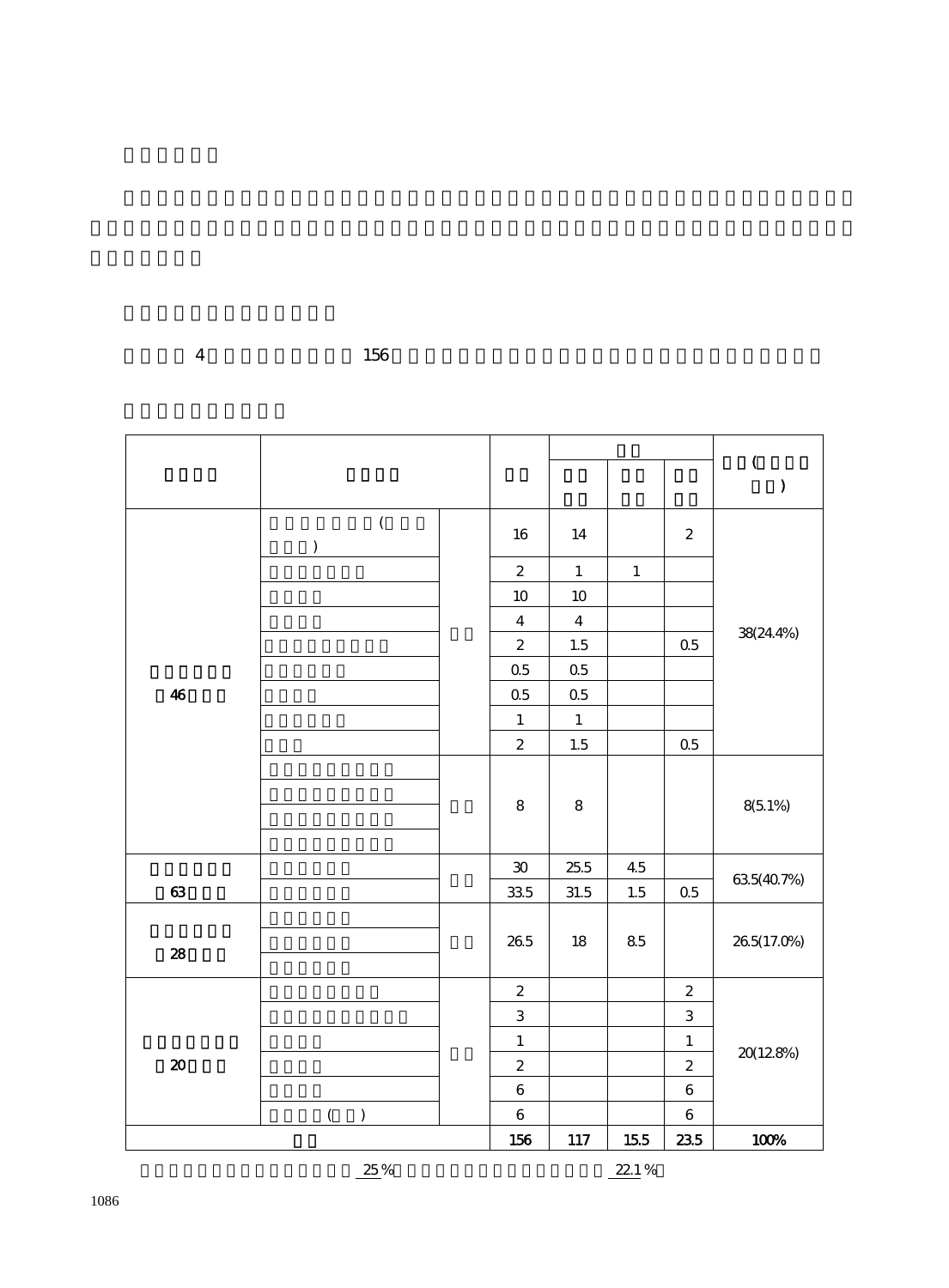|  | 1000010304 | Basic Principles of Marxism                                                                      | 3              | 3              | 48          | 48          |    | $\overline{O}$ | 2/4            |  |  |
|--|------------|--------------------------------------------------------------------------------------------------|----------------|----------------|-------------|-------------|----|----------------|----------------|--|--|
|  | 1000390303 | Introduction to Mao Zedong<br>Thought and the Theoretical<br>System of Socialism with<br>Chinese | 3              | 3              | 48          | 32          |    | 16             | 2              |  |  |
|  | 1000390304 | Introduction to Mao Zedong<br>Thought and the Theoretical<br>System of Socialism with<br>Chinese | 4              | 3              | 32          | 32          |    | $\Omega$       | 2              |  |  |
|  |            | 1000030200 Outline of Modern Chinese<br>History                                                  | $\overline{2}$ | $\overline{2}$ | 48          | 32          |    | 16             | $\overline{2}$ |  |  |
|  |            | 1000040302 Moral Education and Basics<br>of Law                                                  | 1              | 3              | 48          | 48          |    | $\Omega$       | 2/4            |  |  |
|  | 1000060208 | Situation and Policy                                                                             | $1 - 8$        | $\overline{2}$ | 64          | 64          |    |                | 4              |  |  |
|  | 1000200201 | Foundation of Computer<br>A pplication                                                           | 1              | $\overline{2}$ | 40          | 16          | 24 |                | $1+2$          |  |  |
|  |            | 1000410201 College English Reading &<br>Writingl                                                 | 1              | $\overline{2}$ | 32          | 32          |    |                | $\overline{2}$ |  |  |
|  | 1000410202 | College English Reading &<br>WritingII                                                           | 1/2            | $\overline{2}$ | 32          | 32          |    |                | $\overline{2}$ |  |  |
|  |            | 1000410203 College English Reading &<br>WritingIII                                               | 2/3            | $\overline{2}$ | 32          | 32          |    |                | $\overline{2}$ |  |  |
|  | 1000410204 | College English Reading &<br>WritinglV                                                           | 2/3/4          | $\overline{2}$ | 32          | 32          |    |                | $\overline{2}$ |  |  |
|  | 1000420201 | College English Listening &<br>Speakingl                                                         | 1              | $\mathbf 0$    | $\mathbf 0$ | $\mathbf 0$ |    |                | $\mathsf O$    |  |  |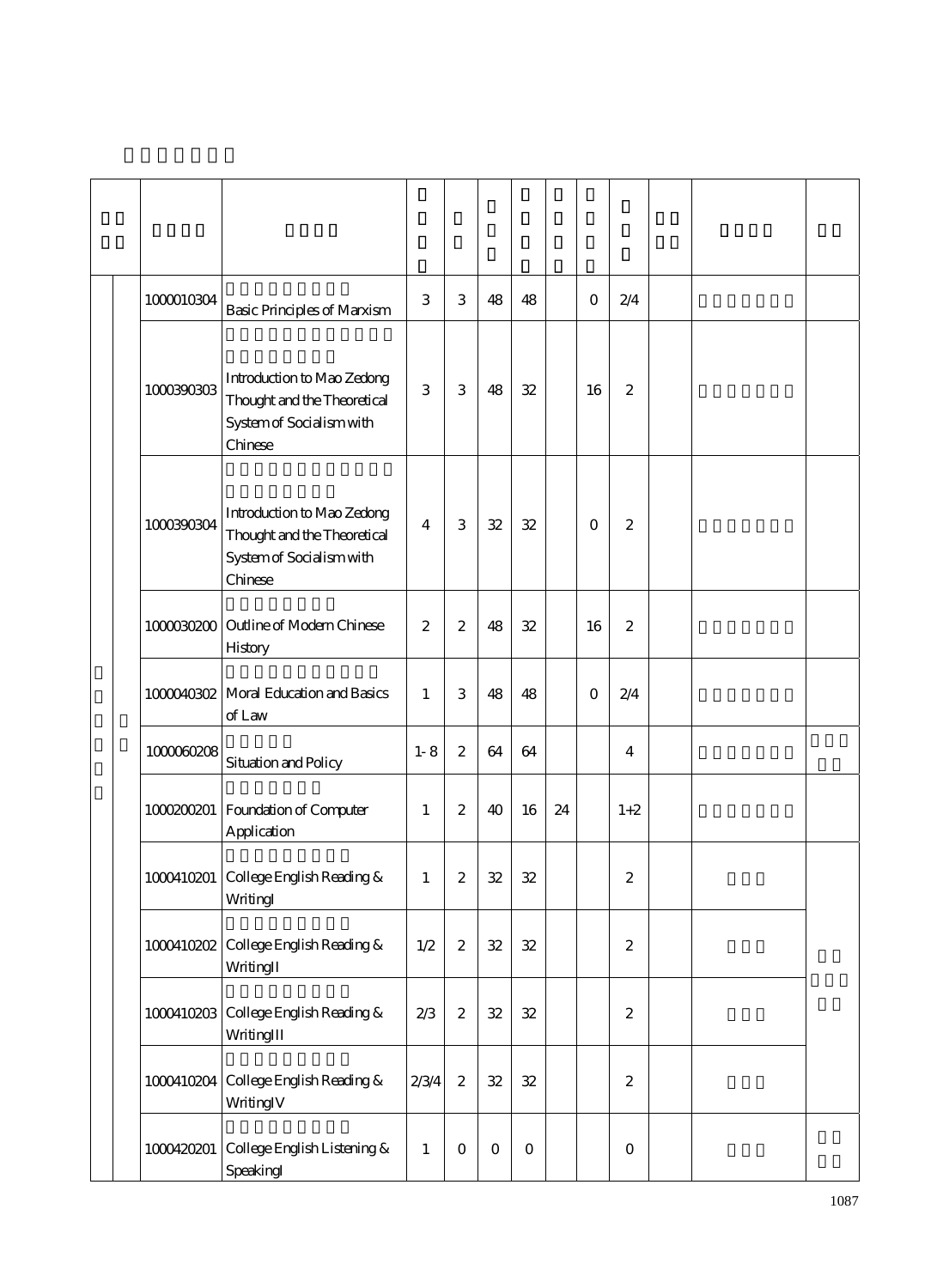|                   |             | 1000420202 College English Listening &<br>SpeakingII    | 2              | $\mathcal{O}$  | $\Omega$       | $\Omega$ |                | 0              |                                |                       |
|-------------------|-------------|---------------------------------------------------------|----------------|----------------|----------------|----------|----------------|----------------|--------------------------------|-----------------------|
|                   | 1000420203  | College English Listening &<br>SpeakingIII              | 3              | $\mathcal{O}$  | $\mathbf 0$    | $\Omega$ |                | $\mathbf 0$    |                                |                       |
|                   | 1000420204  | College English Listening<br>& Speakingl V              | 4              | $\overline{2}$ | 32             | 32       |                | $\overline{2}$ |                                |                       |
|                   | 1000110101  | College Physical Education                              | $\mathbf{1}$   | 1              | 36             | 36       |                | $\overline{2}$ |                                |                       |
|                   |             | 1000110102 College Physical Education                   | 2              | 1              | 36             | 36       |                | $\overline{2}$ |                                |                       |
|                   | 1000110103  | College Physical Education                              | 3              | 1              | 36             | 36       |                | $\overline{2}$ |                                |                       |
|                   | 1000110104  | College Physical Education                              | 4              | 1              | 36             | 36       |                | $\overline{2}$ |                                |                       |
|                   | 1000540101  | Mental Health Education for<br>College Students         | $\overline{2}$ | 1              | 20             | 12       | 8              | $\overline{2}$ |                                |                       |
|                   | 1000410052  | Career Planning                                         | $\overline{2}$ | 0.5            | 20             | 14       | 6              | $\overline{2}$ |                                |                       |
|                   | 1000090055  | Employment Guidance                                     | 5              | 0.5            | 16             | 10       | 6              | $\overline{2}$ |                                |                       |
|                   |             | 1010080100 Basics of Innovation and<br>Entrepreneurship | 6              | 1              | 16             | 16       |                | $\overline{2}$ |                                |                       |
|                   | 1000220200  | Military Theory                                         | $\overline{2}$ | $\overline{2}$ | 36             | 24       | 12             |                |                                |                       |
|                   | 1000160001  | Military Training                                       | 1              |                | $\overline{2}$ |          | $\overline{2}$ |                |                                |                       |
| <b>Humanities</b> |             | Chinese and Foreign Culture and                         |                |                |                |          |                |                | $\mathbf{u}$                   | 8<br>$\boldsymbol{n}$ |
|                   | Exploration | Mathematical Foundation and Scientific                  | $1 - 8$        | 8              |                |          |                |                | $\mathbf{u}$<br>$\overline{2}$ | $\boldsymbol{n}$      |
|                   |             | Social Development and Civic Education                  |                |                |                |          |                |                |                                |                       |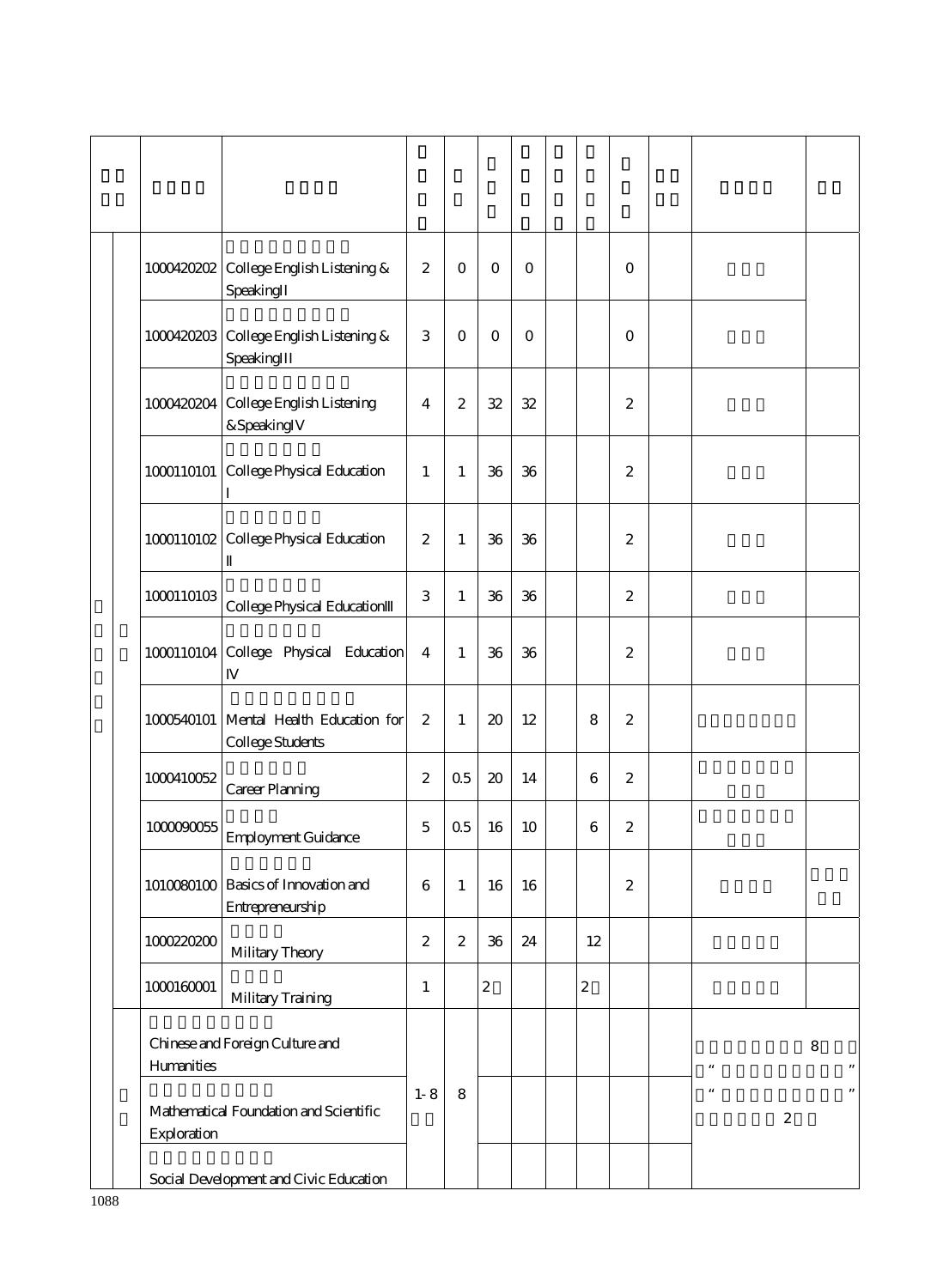|            | Sports A rt and A esthetic Experience                         |                |                |    |    |    |                |  |      |
|------------|---------------------------------------------------------------|----------------|----------------|----|----|----|----------------|--|------|
|            | Health and Ecological Civilization                            |                |                |    |    |    |                |  |      |
| Education  | New Information Technology and Future                         |                |                |    |    |    |                |  |      |
| 2051010401 | A( )<br>A dvanced MathematicsA (I)                            | 1              | $\overline{4}$ | 64 | 64 |    | 6              |  |      |
| 2051020602 | A( )<br>A dvanced MathematicsA (II)                           | $\overline{2}$ | 6              | 96 | 96 |    | 6              |  |      |
| 2050050403 | Linear Algebra                                                | $\overline{4}$ | 3              | 48 | 48 |    | $\overline{4}$ |  |      |
| 2060010302 | B( )<br>College PhysicsB(I)                                   | $\overline{2}$ | 3              | 64 | 64 |    | $\overline{4}$ |  |      |
| 2060010303 | B() College<br>PhysicsB(II)                                   | 3              | 3              | 48 | 48 |    | 3              |  |      |
| 2060000200 | <b>B</b> College<br>Physics Experiment B                      | 3              | 1.5            | 42 | 6  | 36 | 3              |  |      |
| 2080010201 | Inorganic and Analytical<br>Chemis                            | 1              | 25             | 40 | 40 |    | $\overline{4}$ |  |      |
| 2080010201 | Inorganic and Analytical<br>Chemis                            | $\overline{2}$ | $\overline{2}$ | 32 | 32 |    | $\overline{4}$ |  |      |
|            | 2071060204 Analytical Chemistry<br>Experiments                | 1              | 1              | 32 |    | 32 | 4              |  |      |
|            | 2380770202   Inorganic Chemistry<br>Experiments               | $\overline{2}$ | 1              | 32 |    | 32 | $\overline{4}$ |  |      |
| 4072050203 | Organic Chemistry                                             | 3              | $\overline{2}$ | 32 | 32 |    | $\overline{4}$ |  |      |
|            | 2070060153 Organic Chemistry<br>Experiment                    | 3              | 1              | 32 |    | 32 | 5              |  |      |
| 3072260355 | Environmental Monitoring                                      | $\overline{4}$ | 3              | 48 | 48 |    | $\overline{4}$ |  |      |
|            | 2072140306 Principles of Enviromental<br>Engineering          | 5              | 3              | 48 | 48 |    | $\overline{4}$ |  |      |
|            | 3382580303 Composite Materials<br>Preparation and Application | 5              | 3              | 48 | 48 |    | $\overline{4}$ |  | 1089 |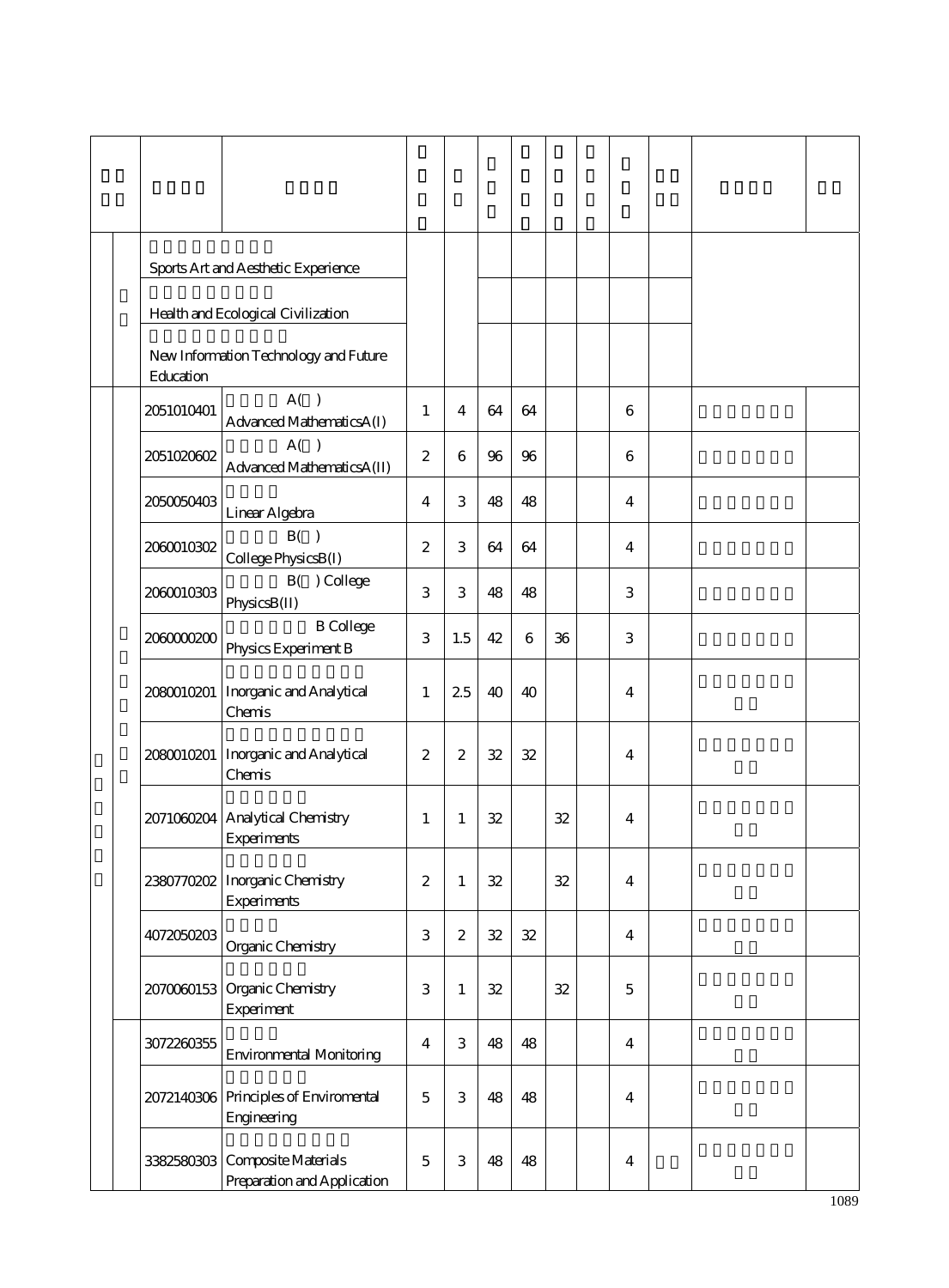|  |            | 3382320206 Waste Dismantling<br>Technology and Practice             | 6            | $\overline{2}$ | 36 | 24 |    | 12 | 4              |  |  |
|--|------------|---------------------------------------------------------------------|--------------|----------------|----|----|----|----|----------------|--|--|
|  | 2072120306 | Environmental Engineering                                           | 5            | 4              | 64 | 64 |    |    | $\overline{4}$ |  |  |
|  | 2070070303 | Instrumental Analysis                                               | 3            | $\overline{2}$ | 32 | 32 |    |    | 4              |  |  |
|  | 3381170205 | Industrial Ecology                                                  | 4            | $\overline{2}$ | 32 | 32 |    |    | 4              |  |  |
|  | 4382020156 | Construction Project<br>Engineering Management and<br><b>Budget</b> | 6            | $\overline{2}$ | 32 | 32 |    |    | $\overline{2}$ |  |  |
|  | 4078540157 | Environmental Ethics                                                | 4            | $\mathbf{1}$   | 16 | 16 |    |    | $\overline{2}$ |  |  |
|  |            | 3382290206 Mineral Resources Recycling<br>Utlization Technology     | 5            | $\overline{2}$ | 32 | 32 |    |    | $\overline{4}$ |  |  |
|  |            | 3382300204 Biomass Resources Recycling<br>Utlization Technology     | 5            | $\overline{2}$ | 32 | 32 |    |    | 4              |  |  |
|  |            | 3382310204 Polymer Resource Recycling<br>Utlization Technology      | 6            | $\overline{2}$ | 32 | 32 |    |    | 4              |  |  |
|  |            | 3382310605 Polymer Resource Recycling<br>Utlization Experiment      | 6            | 1.5            | 36 |    | 36 |    | 6              |  |  |
|  |            | 4078570206 Cleaner Production and<br>Process Safety                 | 6            | $\overline{2}$ | 32 | 32 |    |    | $\overline{2}$ |  |  |
|  | 3380160303 | Introduction of Resource<br>Cycle Science and<br>Engineering        | $\mathbf{1}$ | $\overline{2}$ | 32 | 32 |    |    | $\overline{2}$ |  |  |
|  |            |                                                                     |              |                |    |    |    |    |                |  |  |
|  |            | 4072120253 Electrical and Electronic<br>Technology                  | 4            | $\overline{2}$ | 32 | 32 |    |    | 4              |  |  |
|  | 2072110304 | Engineering Mechanics                                               | 3            | 3              | 48 |    |    |    | $\overline{4}$ |  |  |
|  |            | 3072270155 Experiments of Environmental<br>Moni toring              | 4            | $\overline{2}$ | 48 |    | 48 |    | 5              |  |  |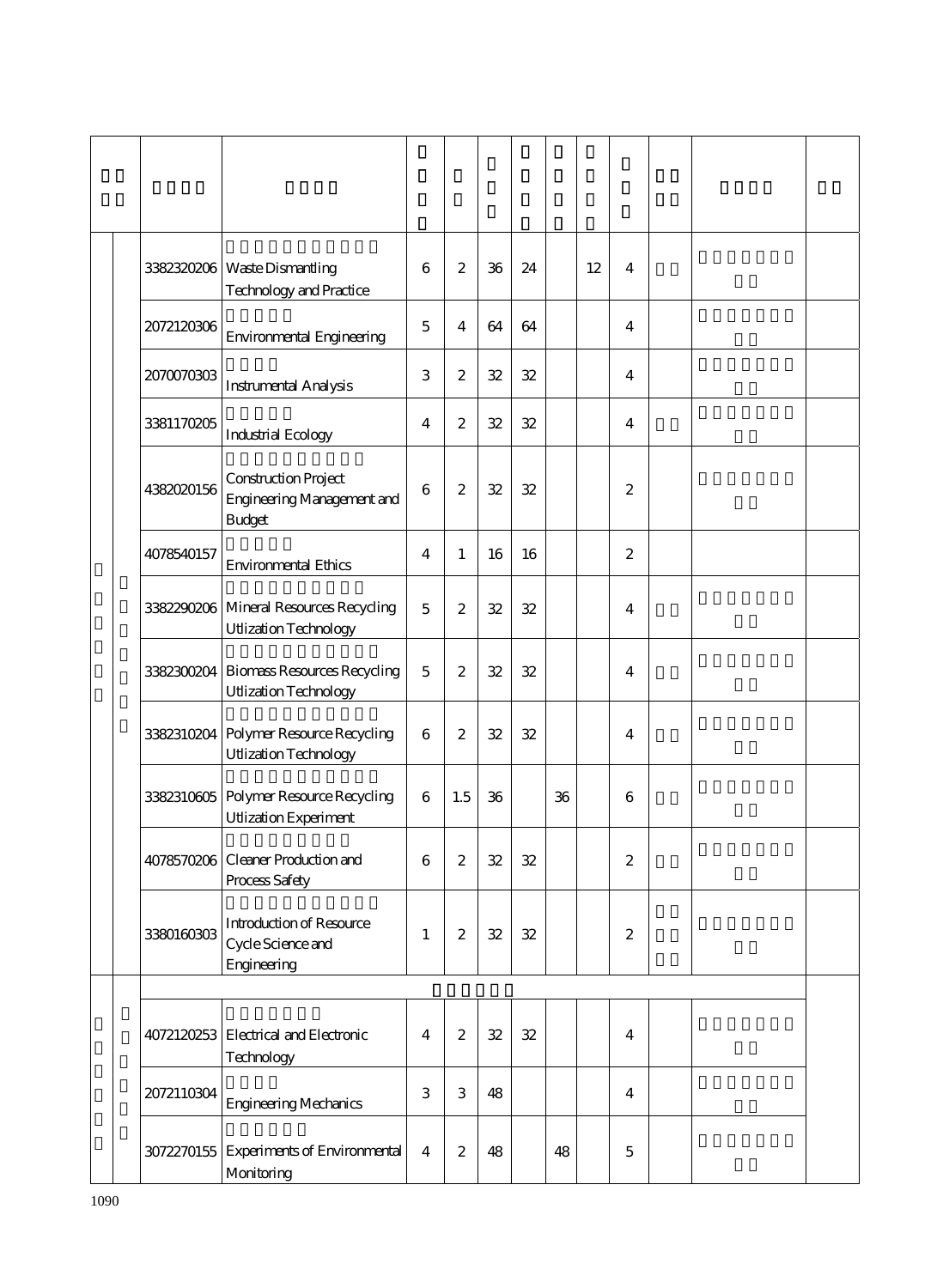|             | 2072150156 Experiment of Environmental<br>Engineering Principles           | 5              | $\overline{2}$ | 48 |    | 48 |    | 4              |  |  |
|-------------|----------------------------------------------------------------------------|----------------|----------------|----|----|----|----|----------------|--|--|
|             | B<br>2072130106 Experiment of Environmental<br>Engineering B               | 5              | 25             | 60 |    | 60 |    | $\overline{4}$ |  |  |
|             | 2072100305 Descriptive Geometry and<br>Engineering Drawing                 | 5              | 3              | 48 | 48 |    |    | $\overline{4}$ |  |  |
|             | 3072280306 Environmental Engineering<br>Microbiology                       | 6              | 25             | 40 | 40 |    |    | $\overline{4}$ |  |  |
|             | 3072290206 Experiments of Environmental<br><b>Engineering Microbiology</b> | 6              | $\overline{2}$ | 48 |    | 48 |    | 5              |  |  |
| 4078590205  | CAD<br>CAD Aided Design                                                    | 3              | $\overline{2}$ | 32 | 32 |    |    | $\overline{4}$ |  |  |
|             | 3382280206 Environmental and Resource<br>Economics                         | 6              | 3              | 48 | 4  |    |    | 4              |  |  |
|             |                                                                            |                |                |    |    |    |    |                |  |  |
| 2050070404  | Probability Theory and<br>Mathematical Statistics                          | 3              | $\overline{2}$ | 32 | 32 |    |    | $\overline{4}$ |  |  |
| 4078550206  | Environmental Ecology                                                      | 3              | 3              | 48 | 48 |    |    | 6              |  |  |
|             | 4072020103 Environmental Ecology<br>A pprenticeship                        | 3              | $\mathbf{1}$   | 24 |    |    | 24 | 4              |  |  |
| 40785130206 | Specialized English                                                        | 5              | $\overline{2}$ | 32 | 32 |    |    | $\overline{4}$ |  |  |
| 3078520156  | Retrieval of Literature                                                    | 5              | 1.5            | 24 | 24 |    |    | 6              |  |  |
| 2072070406  | Physical Chemistry                                                         | $\overline{4}$ | $\overline{2}$ | 32 | 32 |    |    | $\overline{4}$ |  |  |
|             | 4388570206 Green Chemistry and<br>Engineering                              | 5              | $\overline{2}$ | 32 | 32 |    |    | $\overline{4}$ |  |  |
|             |                                                                            |                |                |    |    |    |    |                |  |  |
|             |                                                                            |                |                |    |    |    |    |                |  |  |